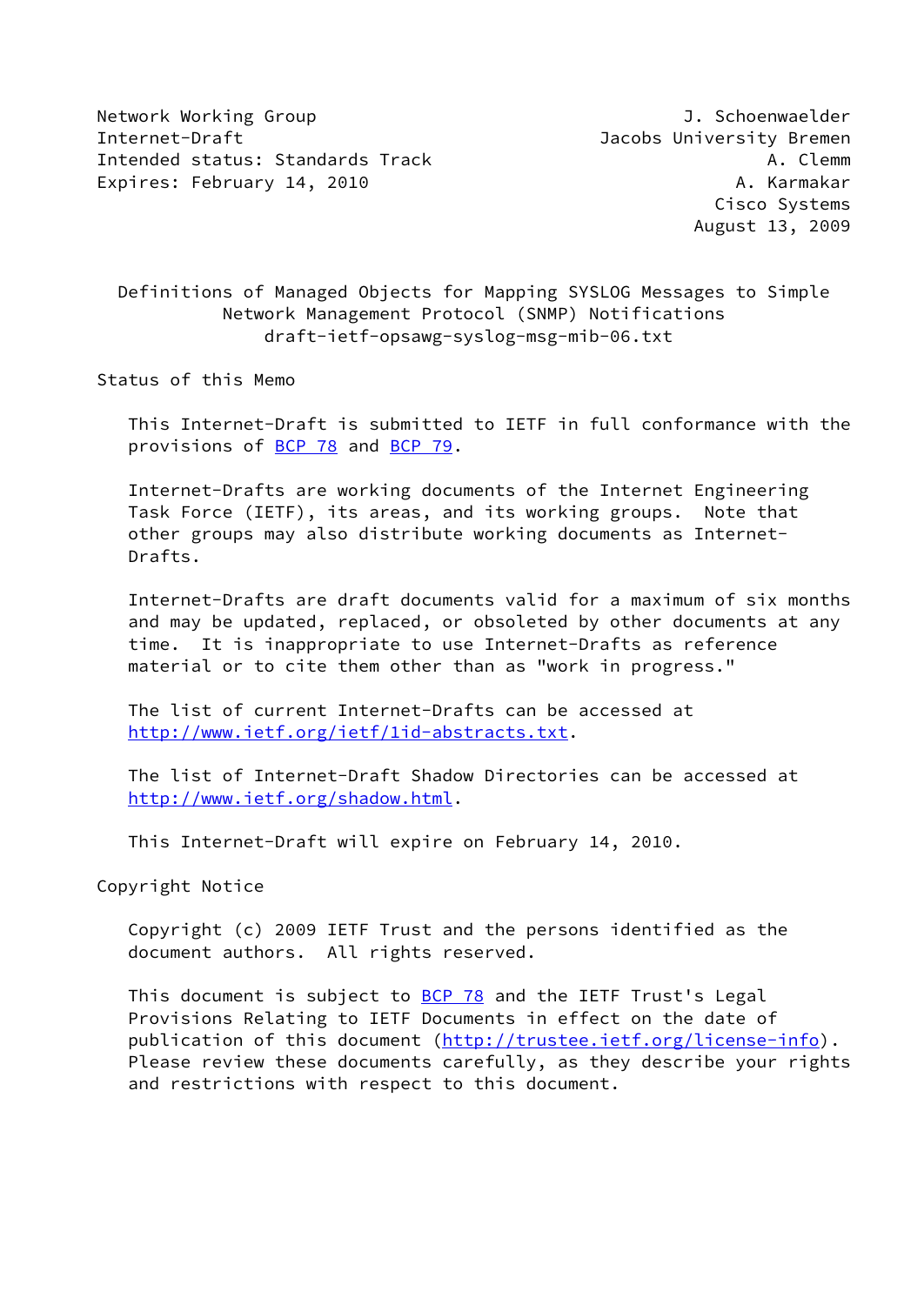Internet-Draft SYSLOG-MSG-MIB August 2009

## Abstract

 This memo defines a portion of the Management Information Base (MIB) for use with network management protocols in the Internet community. In particular, it defines a mapping of SYSLOG messages to Simple Network Management Protocol (SNMP) notifications.

# Table of Contents

| 2. | The Internet-Standard Management Framework 3                       |  |
|----|--------------------------------------------------------------------|--|
| 3. |                                                                    |  |
| 4. |                                                                    |  |
| 5. | Relationship to Other MIB Modules 5                                |  |
| 6. | Relationship to the SNMP Notification to SYSLOG Mapping $\ldots$ 5 |  |
| 7. |                                                                    |  |
| 8. |                                                                    |  |
| 9. |                                                                    |  |
|    | 10. Security Considerations 20                                     |  |
|    |                                                                    |  |
|    |                                                                    |  |
|    | Normative References 22<br>12.1.                                   |  |
|    | 12.2. Informative References 22                                    |  |
|    |                                                                    |  |
|    |                                                                    |  |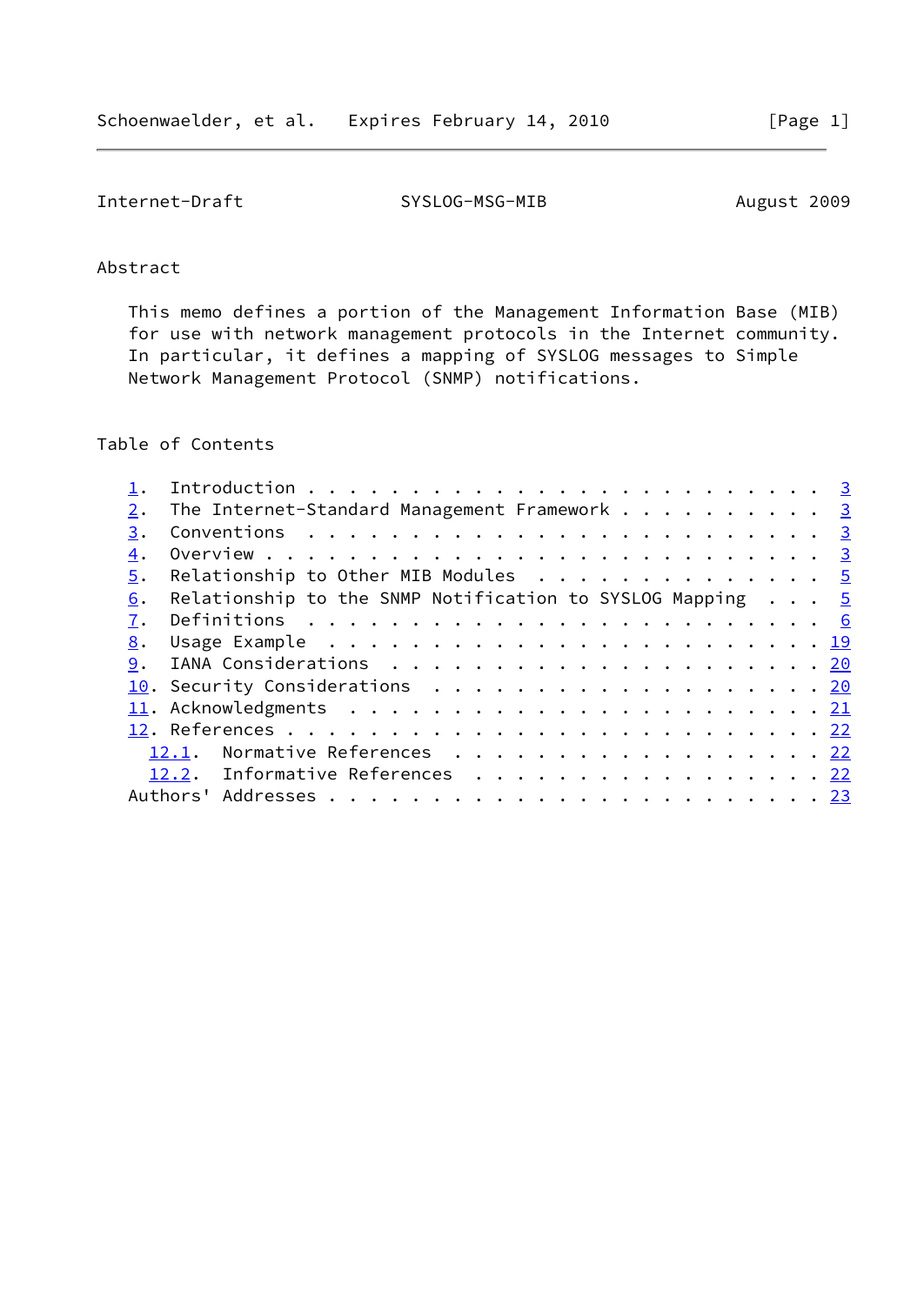Schoenwaelder, et al. Expires February 14, 2010 [Page 2]

<span id="page-2-1"></span>Internet-Draft SYSLOG-MSG-MIB August 2009

#### <span id="page-2-0"></span>[1](#page-2-0). Introduction

SNMP [\[RFC3410](https://datatracker.ietf.org/doc/pdf/rfc3410)] [\[RFC3411](https://datatracker.ietf.org/doc/pdf/rfc3411)] and SYSLOG [\[RFC5424](https://datatracker.ietf.org/doc/pdf/rfc5424)] are two widely used protocols to communicate event notifications. Although co-existence of several management protocols in one operational environment is possible, certain environments require that all event notifications are collected by a single system daemon such as a SYSLOG collector or an SNMP notification receiver via a single management protocol. In such environments, it is necessary to translate event notifications between management protocols.

 This document defines an SNMP MIB module to represent SYSLOG messages and to send SYSLOG messages as SNMP notifications to SNMP notification receivers.

#### <span id="page-2-2"></span>[2](#page-2-2). The Internet-Standard Management Framework

 For a detailed overview of the documents that describe the current Internet-Standard Management Framework, please refer to [section](https://datatracker.ietf.org/doc/pdf/rfc3410#section-7) 7 of  [RFC 3410](https://datatracker.ietf.org/doc/pdf/rfc3410#section-7) [\[RFC3410](https://datatracker.ietf.org/doc/pdf/rfc3410)]

 Managed objects are accessed via a virtual information store, termed the Management Information Base or MIB. MIB objects are generally accessed through the Simple Network Management Protocol (SNMP). Objects in the MIB are defined using the mechanisms defined in the Structure of Management Information (SMI). This memo specifies a MIB module that is compliant to the SMIv2, which is described in STD 58, [RFC 2578](https://datatracker.ietf.org/doc/pdf/rfc2578) [\[RFC2578](https://datatracker.ietf.org/doc/pdf/rfc2578)], STD 58, [RFC 2579 \[RFC2579](https://datatracker.ietf.org/doc/pdf/rfc2579)] and STD 58, [RFC 2580](https://datatracker.ietf.org/doc/pdf/rfc2580) [\[RFC2580](https://datatracker.ietf.org/doc/pdf/rfc2580)] .

#### <span id="page-2-3"></span>[3](#page-2-3). Conventions

 The key words "MUST", "MUST NOT", "REQUIRED", "SHALL", "SHALL NOT", "SHOULD", "SHOULD NOT", "RECOMMENDED", "MAY", and "OPTIONAL" in this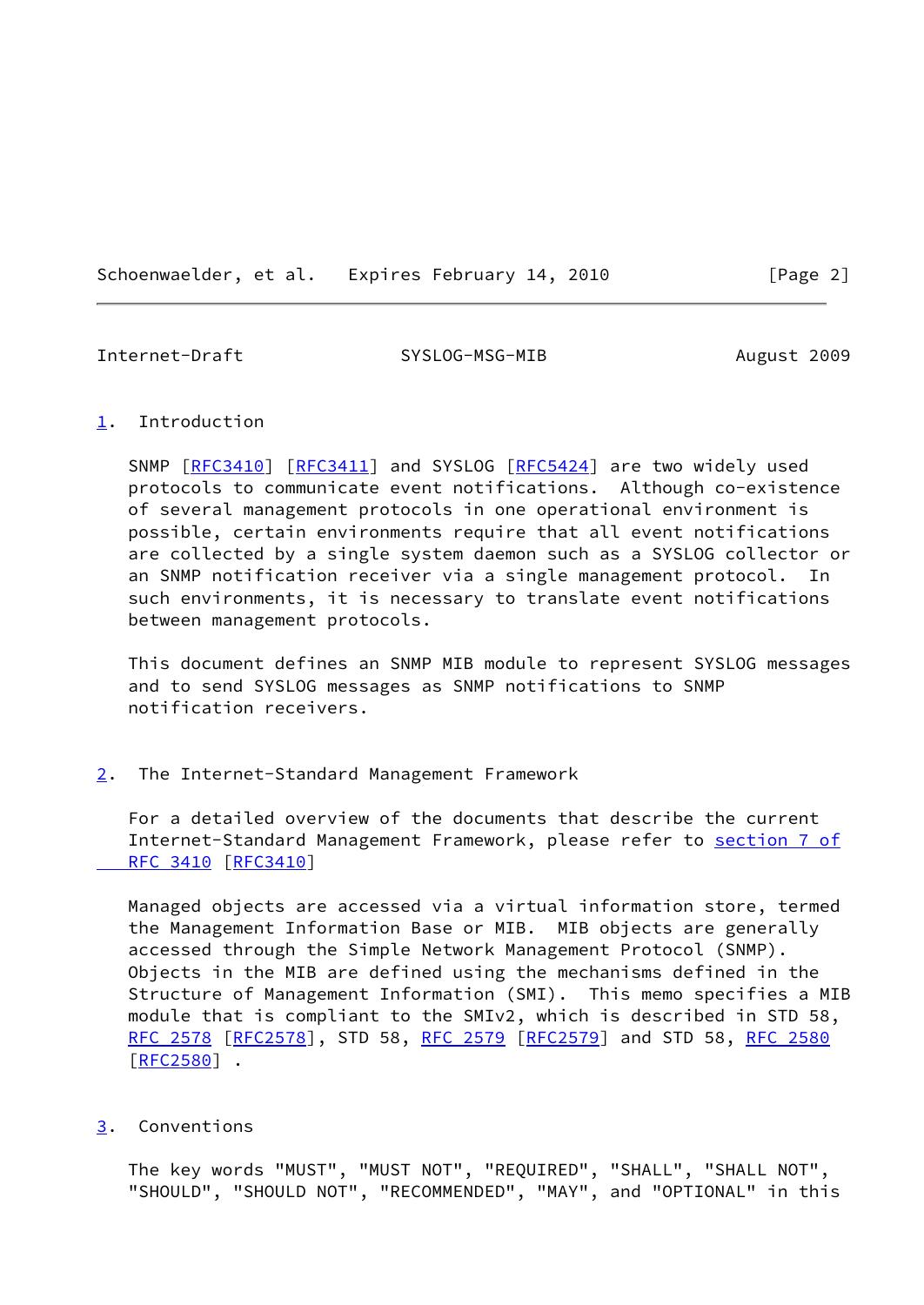document are to be interpreted as described in [\[RFC2119](https://datatracker.ietf.org/doc/pdf/rfc2119)].

<span id="page-3-0"></span>[4](#page-3-0). Overview

 SYSLOG messages are translated to SNMP by a SYSLOG-to-SNMP translator. Such a translator acts as a SYSLOG collector [[RFC5424](https://datatracker.ietf.org/doc/pdf/rfc5424)] and implements a MIB module according to the SNMP architecture [\[RFC3411](https://datatracker.ietf.org/doc/pdf/rfc3411)]. The translator might be tightly coupled to an SNMP agent or it might interface with an SNMP agent via a subagent protocol.

After initialization, the SYSLOG-to-SNMP translator will listen for

Schoenwaelder, et al. Expires February 14, 2010 [Page 3]

Internet-Draft SYSLOG-MSG-MIB August 2009

 SYSLOG messages. On receiving a message, the message will be parsed to extract information as described in the MIB module. A conceptual table is populated with information extracted from the SYSLOG message and finally a notification may be generated.

 The MIB module is organized into a group of scalars and two tables. The syslogMsgControl group contains two scalars controlling the maximum size of SYSLOG messages recorded in the tables and whether SNMP notifications are generated for SYSLOG messages.

```
 --syslogMsgObjects(1)
|| || || || || ||
      +--syslogMsgControl(1)
 |
         +-- Unsigned32 syslogMsgTableMaxSize(1)
         +-- TruthValue syslogMsgEnableNotifications(2)
```
 The syslogMsgTable contains one entry for each recorded SYSLOG message. The basic fields of SYSLOG messages as well as message properties are represented in different columns of the conceptual table.

```
 --syslogMsgObjects(1)
|| || || || || ||
     +--syslogMsgTable(2)
 |
        +--syslogMsgEntry(1) [syslogMsgIndex]
 |
           +-- Unsigned32 syslogMsgIndex(1)
```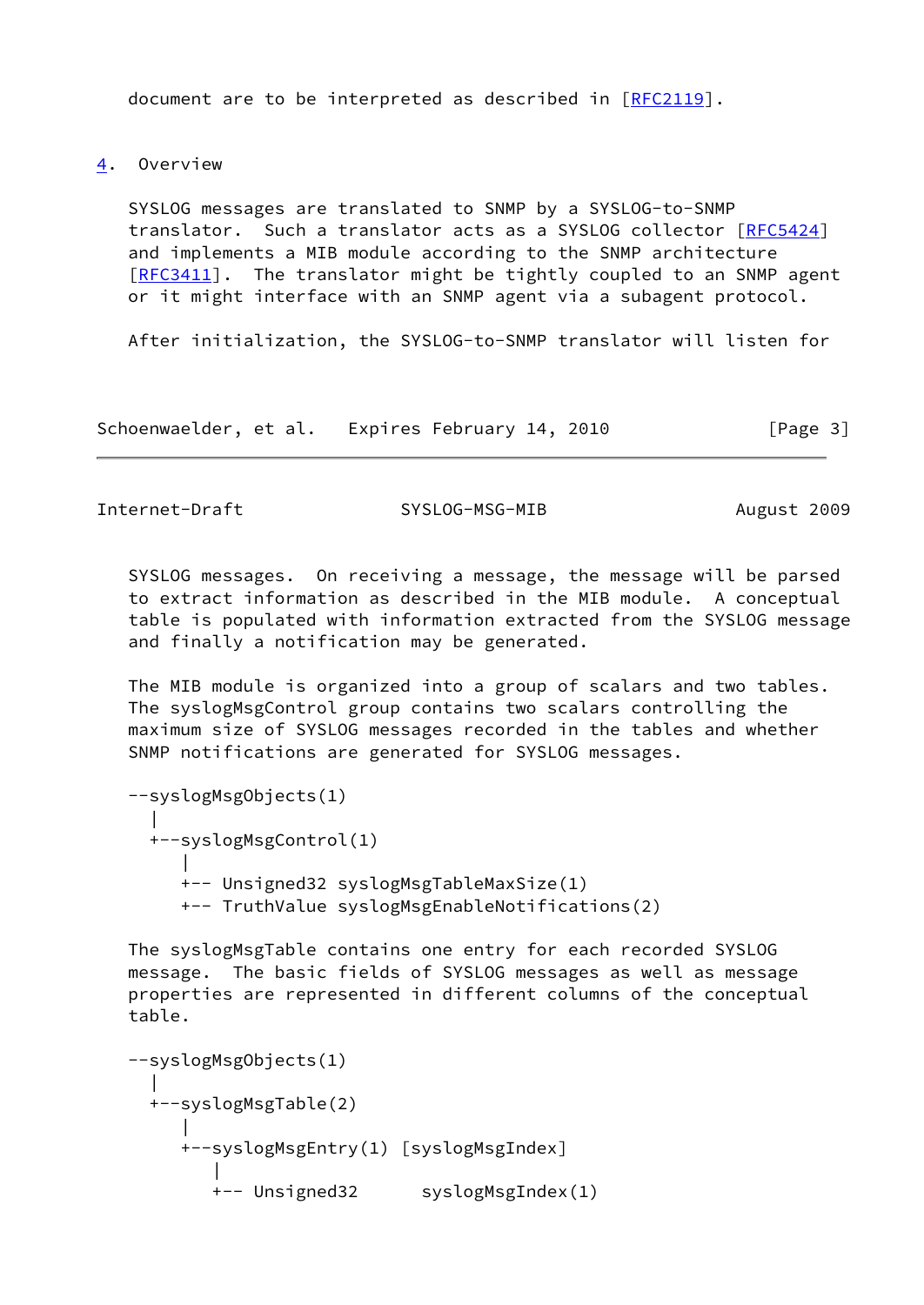| +-- SyslogFacility  | syslogMsgFacility(2)  |
|---------------------|-----------------------|
| +-- SyslogSeverity  | syslogMsgSeverity(3)  |
| +-- Unsigned32      | syslogMsgVersion(4)   |
| +-- SyslogTimeStamp | syslogMsgTimeStamp(5) |
| +-- DisplayString   | syslogMsgHostName(6)  |
| +-- DisplayString   | syslogMsgAppName(7)   |
| +-- DisplayString   | syslogMsgProcID(8)    |
| +-- DisplayString   | syslogMsgMsgID(9)     |
| +-- Unsigned32      | syslogMsgSDParams(10) |
| +-- OctetString     | syslogMsgMsg(11)      |

 The syslogMsgSDTable contains one entry for each structured data element parameter contained in a SYSLOG message. Since structured data elements are optional, the relationship between the syslogMsgTable and the syslogMsgSDTable ranges from one-to-zero to one-to-many.

<span id="page-4-1"></span>

| Schoenwaelder, et al. Expires February 14, 2010          |                                                                                                                                | [Page 4]    |
|----------------------------------------------------------|--------------------------------------------------------------------------------------------------------------------------------|-------------|
| Internet-Draft                                           | SYSLOG-MSG-MIB                                                                                                                 | August 2009 |
| --syslogMsgObjects(1)<br>+--syslogMsgSDTable(3)          |                                                                                                                                |             |
| +--syslogMsgSDEntry(1)                                   | [syslogMsgIndex,<br>syslogMsgSDParamIndex,<br>syslogMsgSDID,<br>syslogMsgSDParamName]                                          |             |
| +-- Unsigned32<br>+-- DisplayString<br>+-- DisplayString | syslogMsgSDParamIndex(1)<br>syslogMsgSDID(2)<br>syslogMsgSDParamName(3)<br>+-- SyslogParamValueString syslogMsgSDParamValue(4) |             |

#### <span id="page-4-0"></span>[5](#page-4-0). Relationship to Other MIB Modules

The NOTIFICATION-LOG-MIB [\[RFC3014](https://datatracker.ietf.org/doc/pdf/rfc3014)] provides a generic mechanism for logging SNMP notifications in order to deal with lost SNMP notifications, e.g., due to transient communication problems. Applications can poll the notification log to verify that they have not missed important SNMP notifications.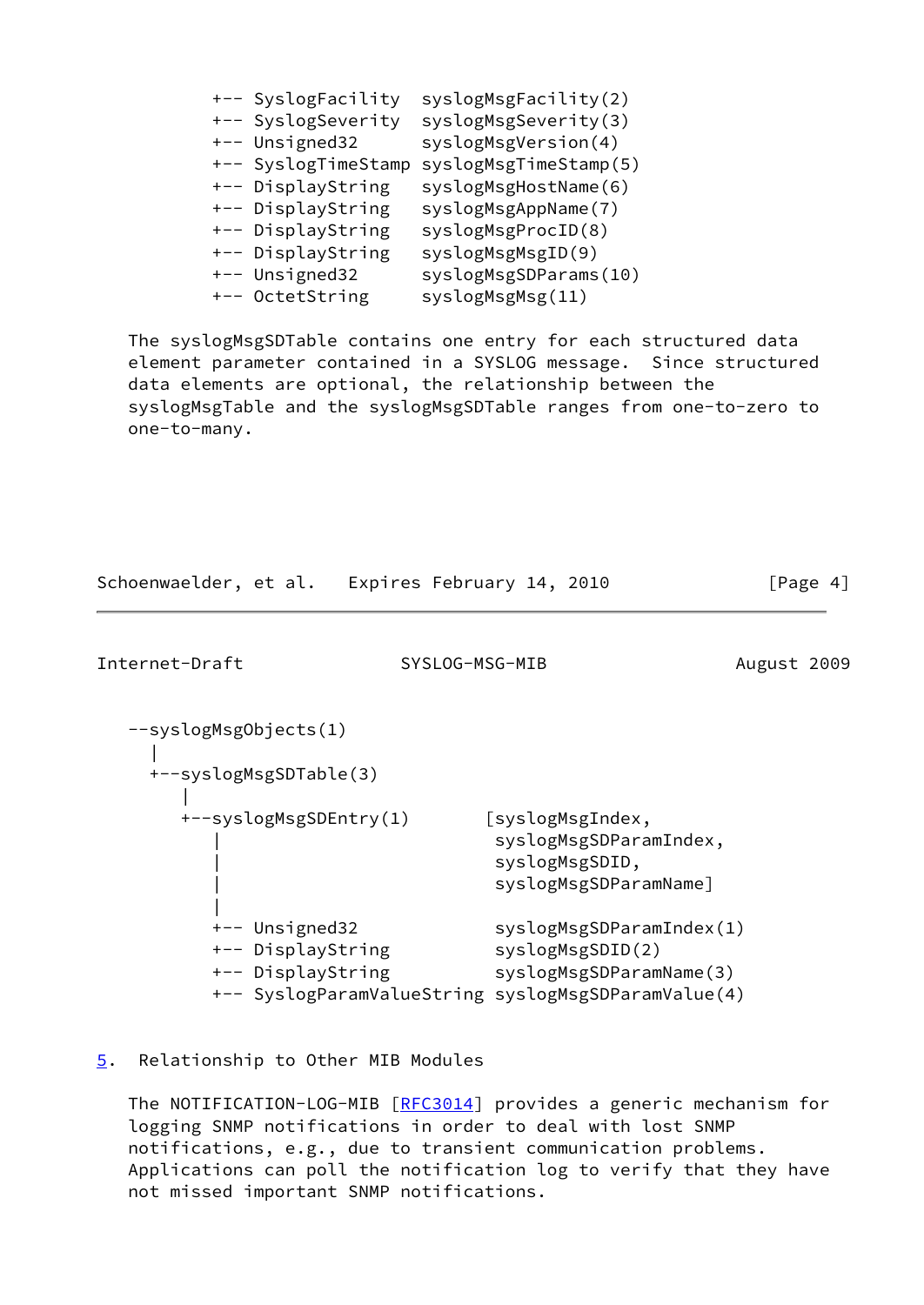The MIB module defined in this memo provides a mechanism for logging SYSLOG notifications. This additional SYSLOG notification log is provided because (a) SYSLOG messages might not lead to SNMP notification (this is configurable) and (b) SNMP notifications might not carry all information associated with a SYSLOG notification.

 The MIB module IMPORTS objects from SNMPv2-SMI [\[RFC2578](https://datatracker.ietf.org/doc/pdf/rfc2578)], SNMPv2-TC [\[RFC2579](https://datatracker.ietf.org/doc/pdf/rfc2579)], SNMPv2-CONF [\[RFC2580](https://datatracker.ietf.org/doc/pdf/rfc2580)], SNMP-FRAMEWORK-MIB [\[RFC3411](https://datatracker.ietf.org/doc/pdf/rfc3411)], and SYSLOG-TC-MIB [[RFC5427](https://datatracker.ietf.org/doc/pdf/rfc5427)].

<span id="page-5-0"></span>[6](#page-5-0). Relationship to the SNMP Notification to SYSLOG Mapping

 A companion document defines a mapping of SNMP notifications to SYSLOG messages [\[I-D.ietf-opsawg-syslog-snmp](#page-23-4)]. This section discusses the possibilities of using both specifications in combination.

 A SYSLOG collector implementing the SYSLOG-MSG-MIB module and the mapping of SNMP notifications to SYSLOG messages may be configured to translate received SYSLOG messages containing SNMP notifications back into the original SNMP notification. In this case, the relevant tables of the SYSLOG-MSG-MIB will not be populated for SYSLOG messages carrying SNMP notifications. This configuration allows operators to build a forwarding chain where SNMP notifications are

| Schoenwaelder, et al. Expires February 14, 2010 |  |  |  |  |  | [Page 5] |
|-------------------------------------------------|--|--|--|--|--|----------|
|-------------------------------------------------|--|--|--|--|--|----------|

<span id="page-5-1"></span>Internet-Draft SYSLOG-MSG-MIB August 2009

 "tunneled" through SYSLOG messages. Due to size restrictions of the SYSLOG transports and the more verbose textual encoding used by SYSLOG, there is a possibility that SNMP notification content gets truncated while tunneled through SYSLOG and thus the resulting SNMP notification may be incomplete.

 An SNMP management application supporting the SYSLOG-MSG-MIB and the mapping of SNMP notifications to SYSLOG messages may process information from the SYSLOG-MSG-MIB in order to emit a SYSLOG message representing the SYSLOG message recorded in the SYSLOG-MSG-MIB module. This configuration allows operators to build a forwarding chain where SYSLOG messages are "tunneled" through SNMP messages. A notification receiver can determine whether a syslogMsgNotification contained all structured data element parameters of a SYSLOG message. In case parameters are missing, a forwarding application MUST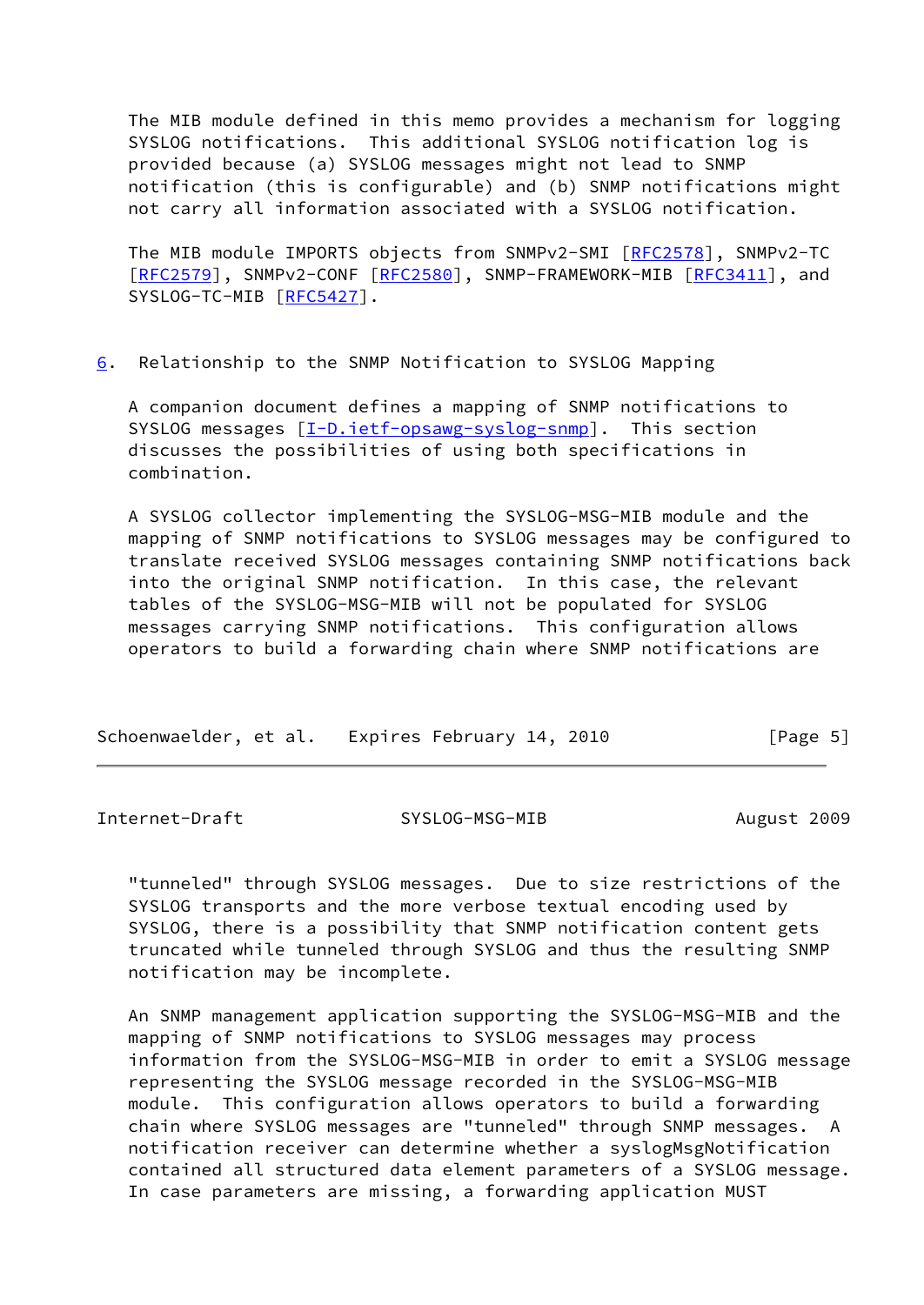retrieve the missing parameters from the SYSLOG-MSG-MIB. Regular polling of the SYSLOG-MSG-MIB can be used to take care of any lost SNMP notifications.

<span id="page-6-0"></span>[7](#page-6-0). Definitions

SYSLOG-MSG-MIB DEFINITIONS ::= BEGIN

**TMPORTS**  MODULE-IDENTITY, OBJECT-TYPE, NOTIFICATION-TYPE, Unsigned32, mib-2 FROM SNMPv2-SMI TEXTUAL-CONVENTION, DisplayString, TruthValue FROM SNMPv2-TC OBJECT-GROUP, NOTIFICATION-GROUP, MODULE-COMPLIANCE FROM SNMPv2-CONF SyslogFacility, SyslogSeverity FROM SYSLOG-TC-MIB; syslogMsgMib MODULE-IDENTITY LAST-UPDATED "200908130800Z" ORGANIZATION "IETF OPSAWG Working Group"

CONTACT-INFO

 "Juergen Schoenwaelder <j.schoenwaelder@jacobs-university.de> Jacobs University Bremen Campus Ring 1 28757 Bremen Germany

 Alexander Clemm <alex@cisco.com> Cisco Systems

Schoenwaelder, et al. Expires February 14, 2010 [Page 6]

Internet-Draft SYSLOG-MSG-MIB August 2009

 170 West Tasman Drive San Jose, CA 95134-1706 USA

 Anirban Karmakar <akarmaka@cisco.com> Cisco Systems 170 West Tasman Drive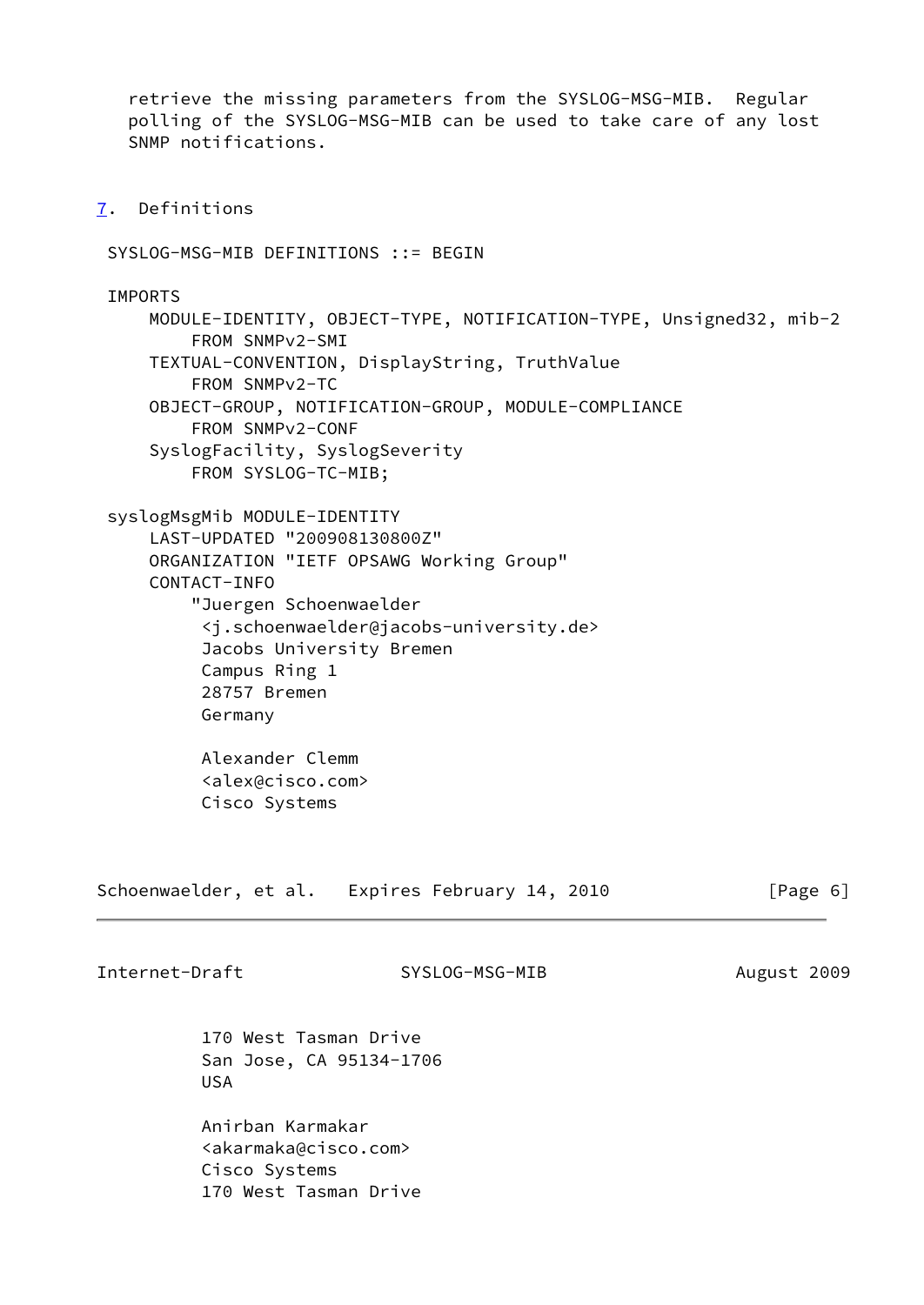# San Jose, CA 95134-1706 USA" DESCRIPTION "This MIB module represent SYSLOG messages as SNMP objects.

 Copyright (c) 2009 IETF Trust and the persons identified as the document authors. All rights reserved.

 Redistribution and use in source and binary forms, with or without modification, are permitted provided that the following conditions are met:

- Redistributions of source code must retain the above copyright notice, this list of conditions and the following disclaimer.
- Redistributions in binary form must reproduce the above copyright notice, this list of conditions and the following disclaimer in the documentation and/or other materials provided with the distribution.
- Neither the name of Internet Society, IETF or IETF Trust, nor the names of specific contributors, may be used to endorse or promote products derived from this software without specific prior written permission.

 THIS SOFTWARE IS PROVIDED BY THE COPYRIGHT HOLDERS AND CONTRIBUTORS 'AS IS' AND ANY EXPRESS OR IMPLIED WARRANTIES, INCLUDING, BUT NOT LIMITED TO, THE IMPLIED WARRANTIES OF MERCHANTABILITY AND FITNESS FOR A PARTICULAR PURPOSE ARE DISCLAIMED. IN NO EVENT SHALL THE COPYRIGHT OWNER OR CONTRIBUTORS BE LIABLE FOR ANY DIRECT, INDIRECT, INCIDENTAL, SPECIAL, EXEMPLARY, OR CONSEQUENTIAL DAMAGES (INCLUDING, BUT NOT LIMITED TO, PROCUREMENT OF SUBSTITUTE GOODS OR SERVICES; LOSS OF USE, DATA, OR PROFITS; OR BUSINESS INTERRUPTION) HOWEVER CAUSED AND ON ANY THEORY OF LIABILITY, WHETHER IN CONTRACT, STRICT LIABILITY, OR TORT (INCLUDING NEGLIGENCE OR OTHERWISE) ARISING IN ANY WAY OUT OF THE USE OF THIS SOFTWARE, EVEN IF ADVISED OF THE POSSIBILITY OF SUCH DAMAGE.

Schoenwaelder, et al. Expires February 14, 2010 [Page 7]

Internet-Draft SYSLOG-MSG-MIB August 2009

This version of this MIB module is part of RFC XXXX; see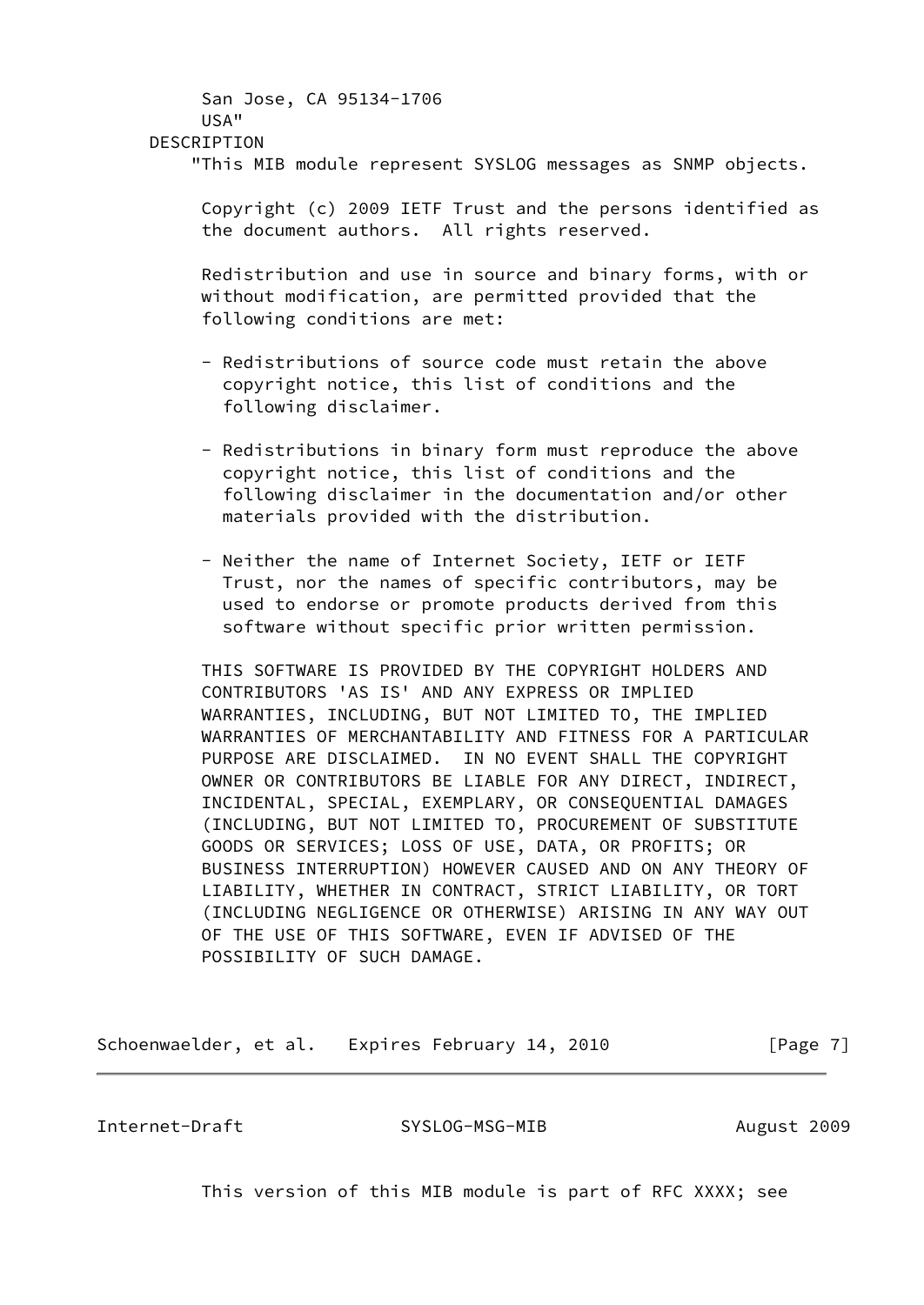```
 the RFC itself for full legal notices."
    REVISION "200908130800Z"
    DESCRIPTION
        "Initial version issued as part of RFC XXXX."
 -- RFC Ed.: replace XXXX with actual RFC number & remove this note
    ::= { mib-2 XXX }
 -- RFC Ed.: replace XXX with IANA-assigned number & remove this note
 -- textual convention definitions
 SyslogTimeStamp ::= TEXTUAL-CONVENTION
     DISPLAY-HINT "2d-1d-1d,1d:1d:1d.3d,1a1d:1d"
     STATUS current
    DESCRIPTION
       "A date-time specification. This type is similar to the
        DateAndTime type defined in the SNMPv2-TC except that
        the subsecond granulation is microseconds instead of
        deciseconds and that a zero-length string can be used
        to indicate a missing value.
       field octets contents mange
        ----- ------ -------- -----
        1 - 2 year* 0..65536
         2 3 month 1..12
3}{2} 4 day 1..31
4} 5 hour 0..23
         5 6 minutes 0..59
         6 7 seconds 0..60
                    (use 60 for leap-second)
         7 8-10 microseconds 0..999999
         8 11 direction from UTC '+' / '-'
         9 12 hours from UTC* 0..13
         10 13 minutes from UTC 0..59
        * Notes:
        - the value of year is in network-byte order
        - the value of microseconds is in network-byte order
        - daylight saving time in New Zealand is +13
        For example, Tuesday May 26, 1992 at 1:30:15 PM EDT would be
        displayed as:
```
1992-5-26,13:30:15.0,-4:0

 Note that if only local time is known, then timezone information (fields 11-13) is not present." SYNTAX OCTET STRING (SIZE (0 | 10 | 13))

Schoenwaelder, et al. Expires February 14, 2010 [Page 8]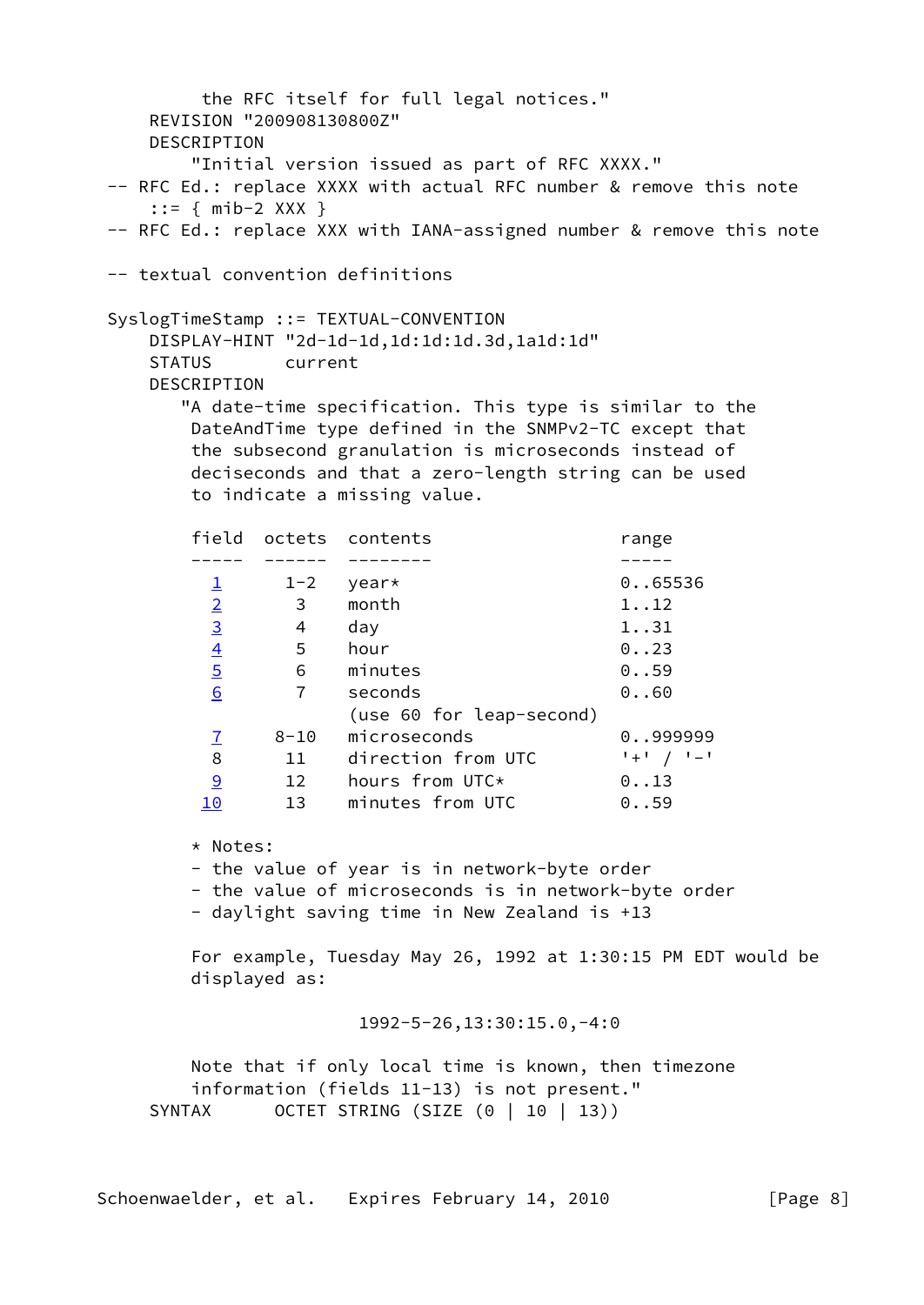Internet-Draft SYSLOG-MSG-MIB August 2009

 SyslogParamValueString ::= TEXTUAL-CONVENTION DISPLAY-HINT "65535t" STATUS current DESCRIPTION "The value of a SYSLOG SD-PARAM is represented using the ISO/IEC IS 10646-1 character set, encoded as an octet string using the UTF-8 transformation format described in [RFC3629](https://datatracker.ietf.org/doc/pdf/rfc3629). Since additional code points are added by amendments to the 10646 standard from time to time, implementations must be prepared to encounter any code point from 0x00000000 to 0x7fffffff. Byte sequences that do not correspond to the valid UTF-8 encoding of a code point or are outside this range are prohibited. Similarly, overlong UTF-8 sequences are prohibited. UTF-8 may require multiple bytes to represent a single character / code point; thus the length of this object in octets may be different from the number of characters encoded. Similarly, size constraints refer to the number of encoded octets, not the number of characters represented by an encoding." **REFERENCE**  ["RFC3629](https://datatracker.ietf.org/doc/pdf/rfc3629): UTF-8, a transformation format of ISO 10646" SYNTAX OCTET STRING -- object definitions syslogMsgNotifications OBJECT IDENTIFIER ::= { syslogMsgMib 0 } syslogMsgObjects OBJECT IDENTIFIER ::= { syslogMsgMib 1 } syslogMsgConformance OBJECT IDENTIFIER ::= { syslogMsgMib 2 } syslogMsgControl 0BJECT IDENTIFIER ::= { syslogMsgObjects 1 } syslogMsgTableMaxSize OBJECT-TYPE SYNTAX Unsigned32 MAX-ACCESS read-write STATUS current DESCRIPTION "The maximum number of syslog messages that may be held in syslogMsgTable. A particular setting does not guarantee that there is sufficient memory available for the maximum number of table entries indicated by this object. A value of 0 means no fixed limit.

If an application reduces the limit while there are syslog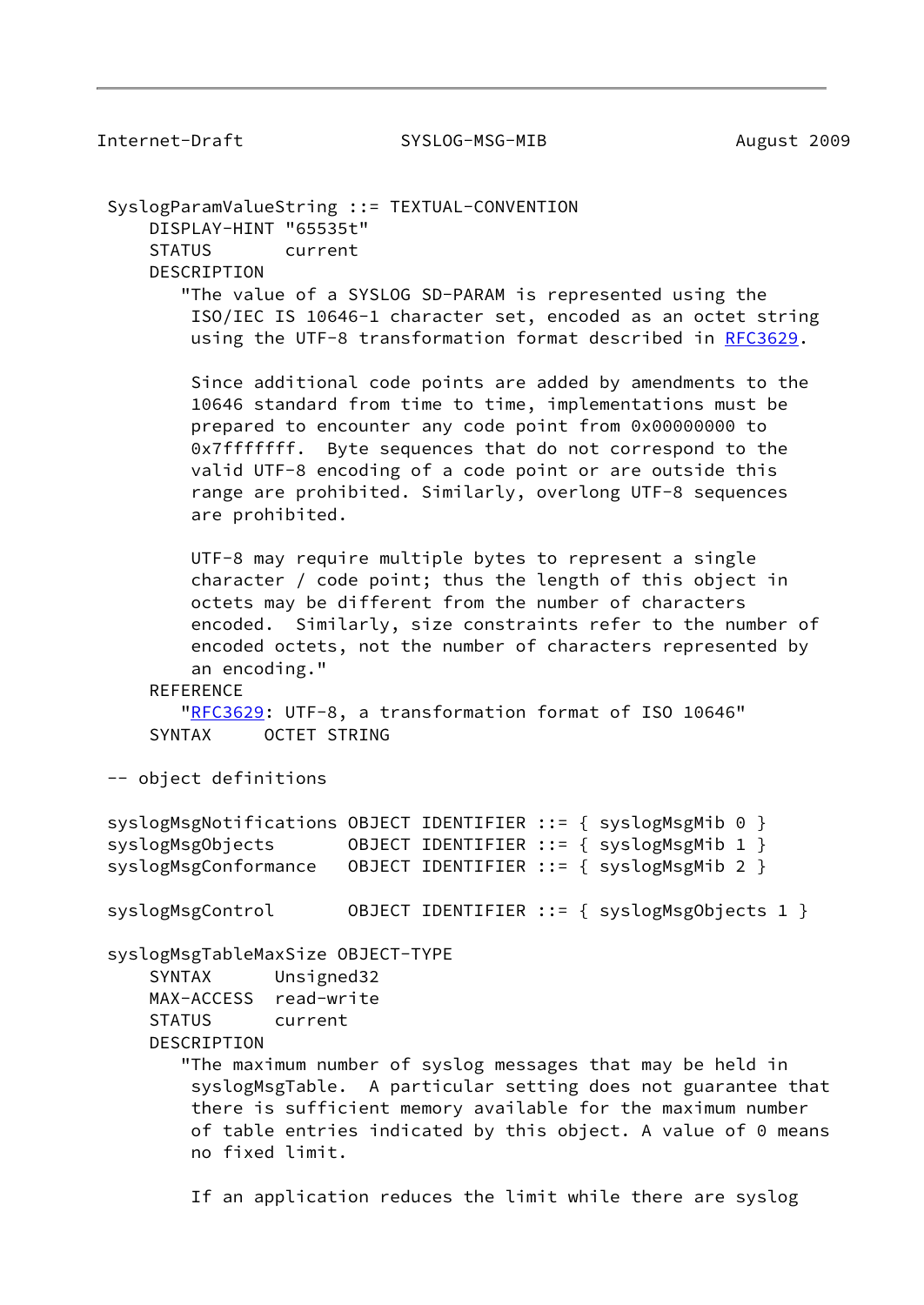messages in the syslogMsgTable, the syslog messages that are in the syslogMsgTable for the longest time MUST be discarded

```
Schoenwaelder, et al. Expires February 14, 2010 [Page 9]
Internet-Draft SYSLOG-MSG-MIB August 2009
         to bring the table down to the new limit.
         The value of this object should be kept in nonvolatile
         memory."
    DEFVAL { 0 }
     ::= { syslogMsgControl 1 }
 syslogMsgEnableNotifications OBJECT-TYPE
     SYNTAX TruthValue
     MAX-ACCESS read-write
     STATUS current
     DESCRIPTION
        "Indicates whether syslogMsgNotification notifications are
         generated.
         The value of this object should be kept in nonvolatile
         memory."
     DEFVAL { false }
     ::= { syslogMsgControl 2 }
 syslogMsgTable OBJECT-TYPE
    SYNTAX SEQUENCE OF SyslogMsgEntry
     MAX-ACCESS not-accessible
     STATUS current
     DESCRIPTION
        "A table containing recent syslog messages. The size of the
         table is controlled by the syslogMsgTableMaxSize object."
     ::= { syslogMsgObjects 2 }
 syslogMsgEntry OBJECT-TYPE
     SYNTAX SyslogMsgEntry
     MAX-ACCESS not-accessible
     STATUS current
     DESCRIPTION
       "An entry of the syslogMsgTable."
     INDEX { syslogMsgIndex }
     ::= { syslogMsgTable 1 }
 SyslogMsgEntry ::= SEQUENCE {
```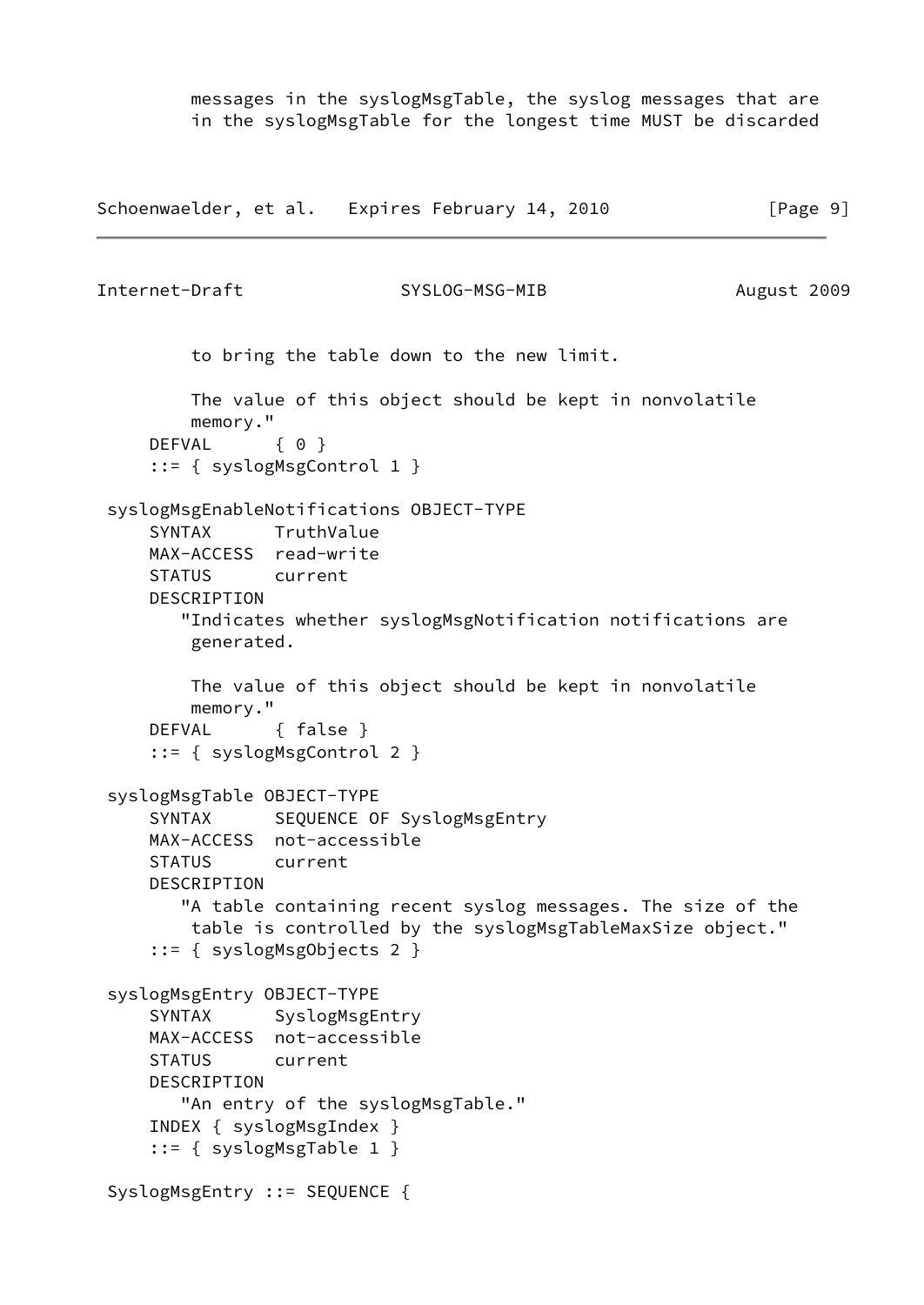| syslogMsgIndex     | Unsigned32,      |
|--------------------|------------------|
| syslogMsgFacility  | SyslogFacility,  |
| syslogMsgSeverity  | SyslogSeverity,  |
| syslogMsgVersion   | Unsigned32,      |
| syslogMsgTimeStamp | SyslogTimeStamp, |
| syslogMsgHostName  | DisplayString,   |
| syslogMsgAppName   | DisplayString,   |
| syslogMsgProcID    | DisplayString,   |
| syslogMsgMsgID     | DisplayString,   |
|                    |                  |

```
Schoenwaelder, et al. Expires February 14, 2010 [Page 10]
Internet-Draft SYSLOG-MSG-MIB August 2009
     syslogMsgSDParams Unsigned32,
    syslogMsgMsg OCTET STRING
  }
  syslogMsgIndex OBJECT-TYPE
     SYNTAX Unsigned32 (1..4294967295)
     MAX-ACCESS not-accessible
     STATUS current
     DESCRIPTION
        "A monotonically increasing number used to identify entries in
         the syslogMsgTable. When syslogMsgIndex reaches the maximum
         value (4294967295) the value wraps back to 1.
         Applications periodically polling the syslogMsgTable for new
         entries should take into account that a complete rollover of
         syslogMsgIndex will happen if more than 4294967294 messages
         are received during a poll interval."
      ::= { syslogMsgEntry 1 }
  syslogMsgFacility OBJECT-TYPE
     SYNTAX SyslogFacility
     MAX-ACCESS read-only
     STATUS current
     DESCRIPTION
        "The facility of the syslog message."
     REFERENCE
       "RFC5424: The Syslog Protocol (section 6.2.1)
         RFC5427: Textual Conventions for Syslog Management"
      ::= { syslogMsgEntry 2 }
  syslogMsgSeverity OBJECT-TYPE
     SYNTAX SyslogSeverity
```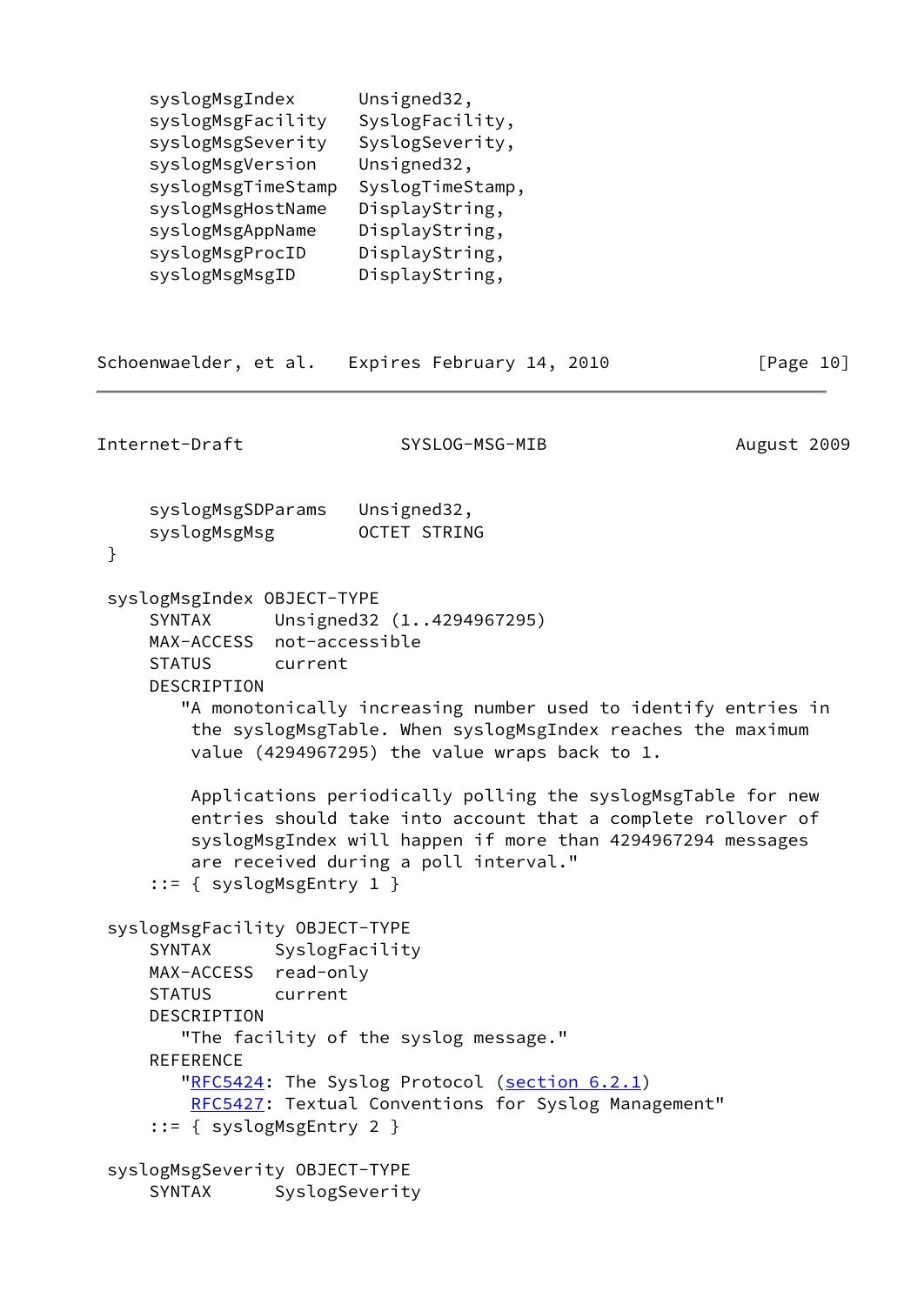```
 MAX-ACCESS read-only
     STATUS current
     DESCRIPTION
         "The severity of the syslog message"
    REFERENCE
        "RFC5424: The Syslog Protocol (section 6.2.1)
         RFC5427: Textual Conventions for Syslog Management"
      ::= { syslogMsgEntry 3 }
  syslogMsgVersion OBJECT-TYPE
     SYNTAX Unsigned32 (0..999)
     MAX-ACCESS read-only
     STATUS current
     DESCRIPTION
        "The version of the syslog message. A value of 0 indicates
         that the version is unknown."
Schoenwaelder, et al. Expires February 14, 2010 [Page 11]
Internet-Draft SYSLOG-MSG-MIB August 2009
     REFERENCE
       "RFC5424: The Syslog Protocol (section 6.2.2)"
      ::= { syslogMsgEntry 4 }
  syslogMsgTimeStamp OBJECT-TYPE
      SYNTAX SyslogTimeStamp
     MAX-ACCESS read-only
     STATUS current
     DESCRIPTION
         "The timestamp of the syslog message. A zero length
         string is returned if the timestamp is unknown."
     REFERENCE
       "RFC5424: The Syslog Protocol (section 6.2.3)"
      ::= { syslogMsgEntry 5 }
  syslogMsgHostName OBJECT-TYPE
     SYNTAX DisplayString (SIZE (0..255))
     MAX-ACCESS read-only
     STATUS current
     DESCRIPTION
        "The hostname and the (optional) domain name of the syslog
         message. A zero-length string indicates an unknown hostname.
         The SYSLOG protocol specification constrains this string to
         printable US-ASCII code points."
    REFERENCE
```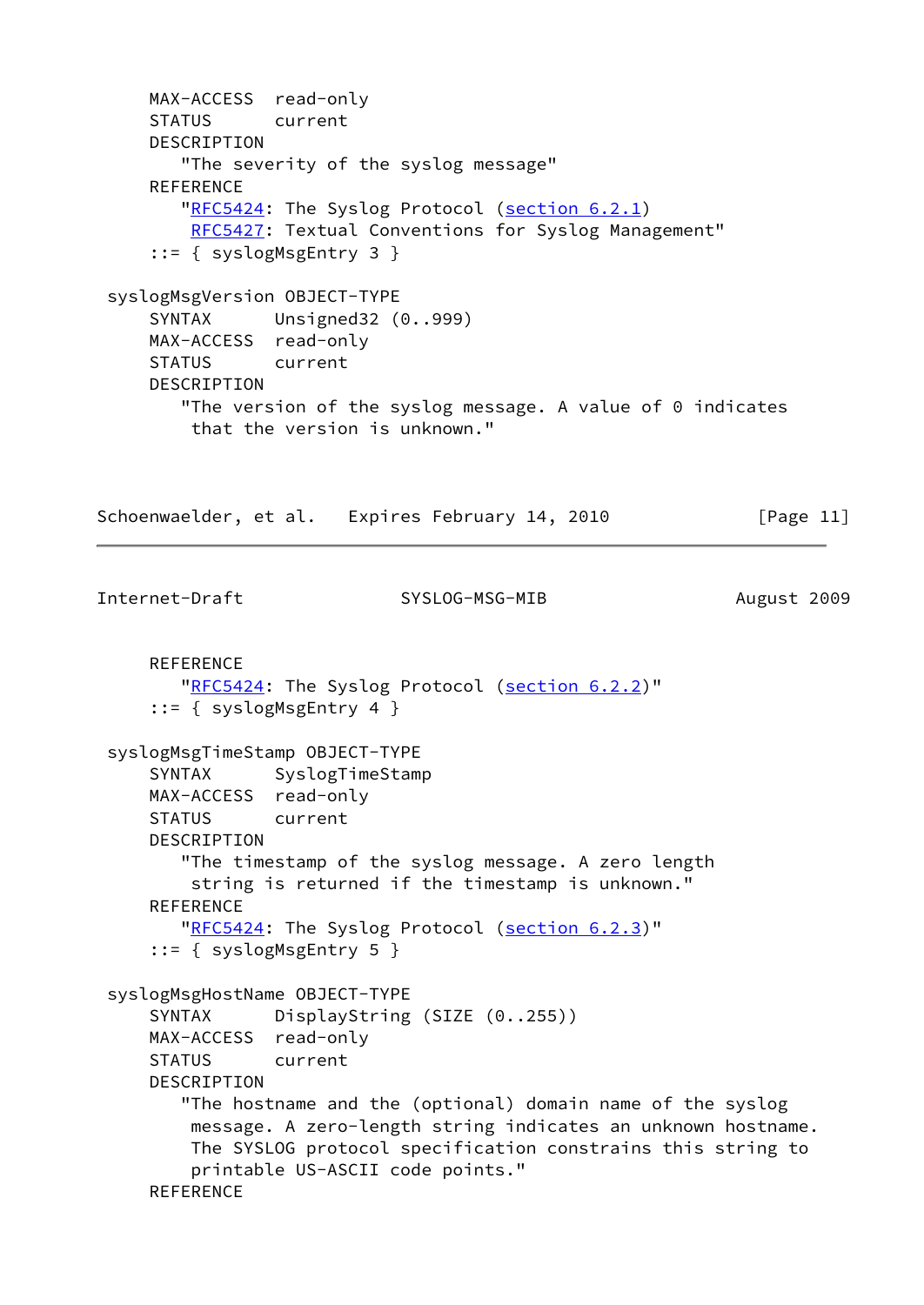```
 "RFC5424: The Syslog Protocol (section 6.2.4)"
      ::= { syslogMsgEntry 6 }
  syslogMsgAppName OBJECT-TYPE
     SYNTAX DisplayString (SIZE (0..48))
     MAX-ACCESS read-only
      STATUS current
     DESCRIPTION
        "The app-name of the syslog message. A zero-length string
         indicates an unknown app-name. The SYSLOG protocol
         specification constrains this string to printable US-ASCII
         code points."
     REFERENCE
       "RFC5424: The Syslog Protocol (section 6.2.5)"
      ::= { syslogMsgEntry 7 }
  syslogMsgProcID OBJECT-TYPE
     SYNTAX DisplayString (SIZE (0..128))
     MAX-ACCESS read-only
     STATUS current
     DESCRIPTION
         "The procid of the syslog message. A zero-length string
         indicates an unknown procid. The SYSLOG protocol specification
Schoenwaelder, et al. Expires February 14, 2010 [Page 12]
Internet-Draft SYSLOG-MSG-MIB August 2009
         constrains this string to printable US-ASCII code points."
    REFERENCE
       "RFC5424: The Syslog Protocol (section 6.2.6)"
      ::= { syslogMsgEntry 8 }
  syslogMsgMsgID OBJECT-TYPE
     SYNTAX DisplayString (SIZE (0..32))
     MAX-ACCESS read-only
     STATUS current
     DESCRIPTION
         "The msgid of the syslog message. A zero-length string
         indicates an unknown msgid. The SYSLOG protocol specification
         constrains this string to printable US-ASCII code points."
    REFERENCE
       "RFC5424: The Syslog Protocol (section 6.2.7)"
      ::= { syslogMsgEntry 9 }
```

```
 syslogMsgSDParams OBJECT-TYPE
```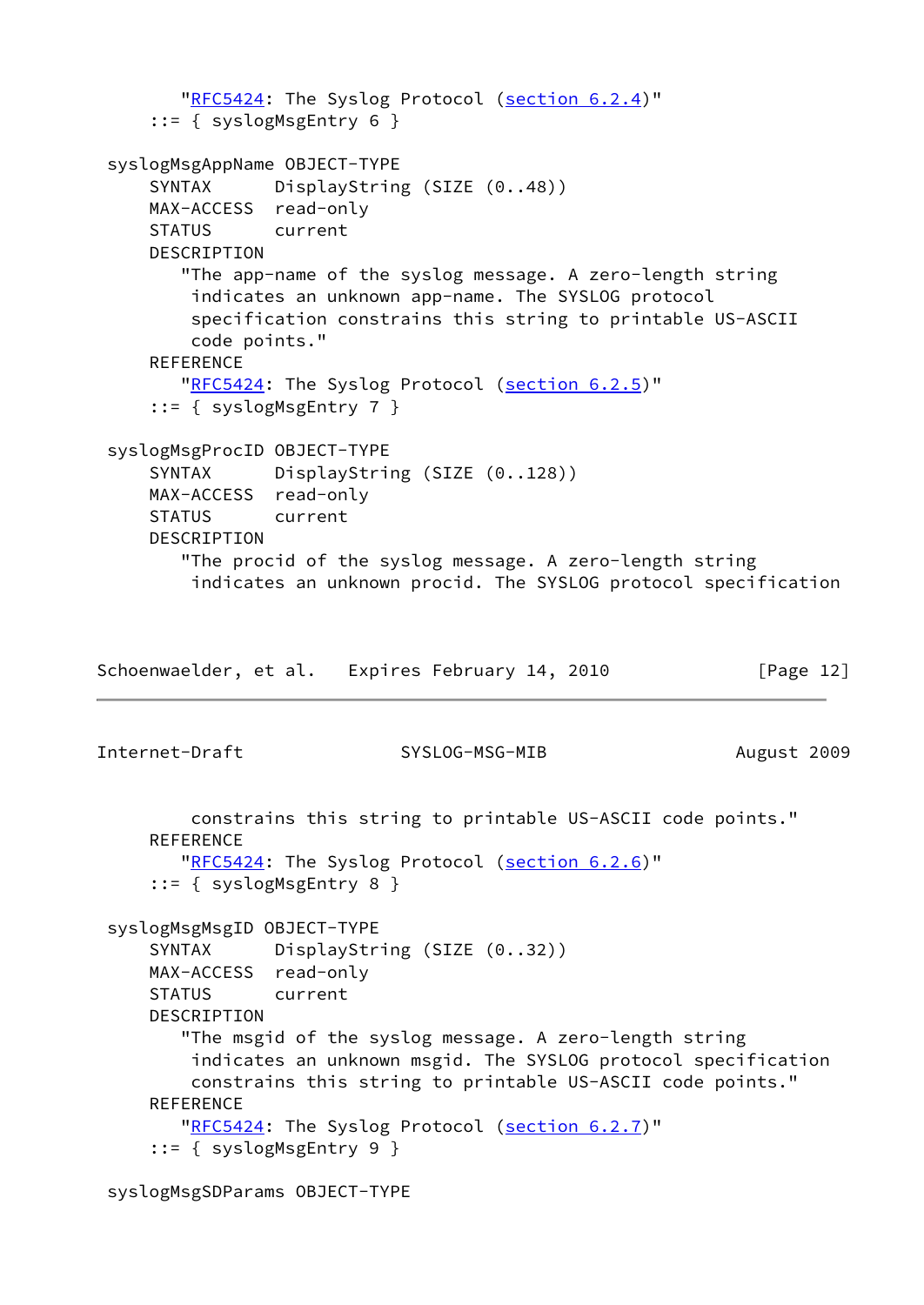SYNTAX Unsigned32 MAX-ACCESS read-only STATUS current DESCRIPTION "The total number of structured data element parameters carried in the syslog message. This number effectively indicates the number of entries in the syslogMsgSDTable. It can be used, for example, by a notification receiver to determine whether a notification carried all structured data element parameters of a syslog message." ::= { syslogMsgEntry 10 } syslogMsgMsg OBJECT-TYPE SYNTAX OCTET STRING MAX-ACCESS read-only STATUS current DESCRIPTION "The message part of the syslog message. The syntax does not impose a size restriction. Implementations of this MIB module may truncate the message part of the syslog message such that it fits into the size constraints imposed by the implementation environment. Such truncations can also happen elsewhere in the syslog forwarding chain. If the first octets contain the value 'EFBBBF'h, then the rest of the message is a UTF-8 string. Since syslog messages may be truncated at arbitrary octet boundaries during forwarding, the message may contain invalid UTF-8 encodings at the end." REFERENCE ["RFC5424](https://datatracker.ietf.org/doc/pdf/rfc5424): The Syslog Protocol (sections  $6.1$  and  $6.4$ )" Schoenwaelder, et al. Expires February 14, 2010 [Page 13] Internet-Draft SYSLOG-MSG-MIB August 2009 ::= { syslogMsgEntry 11 } syslogMsgSDTable OBJECT-TYPE SYNTAX SEQUENCE OF SyslogMsgSDEntry MAX-ACCESS not-accessible STATUS current DESCRIPTION "A table containing structured data elements of syslog messages." ::= { syslogMsgObjects 3 }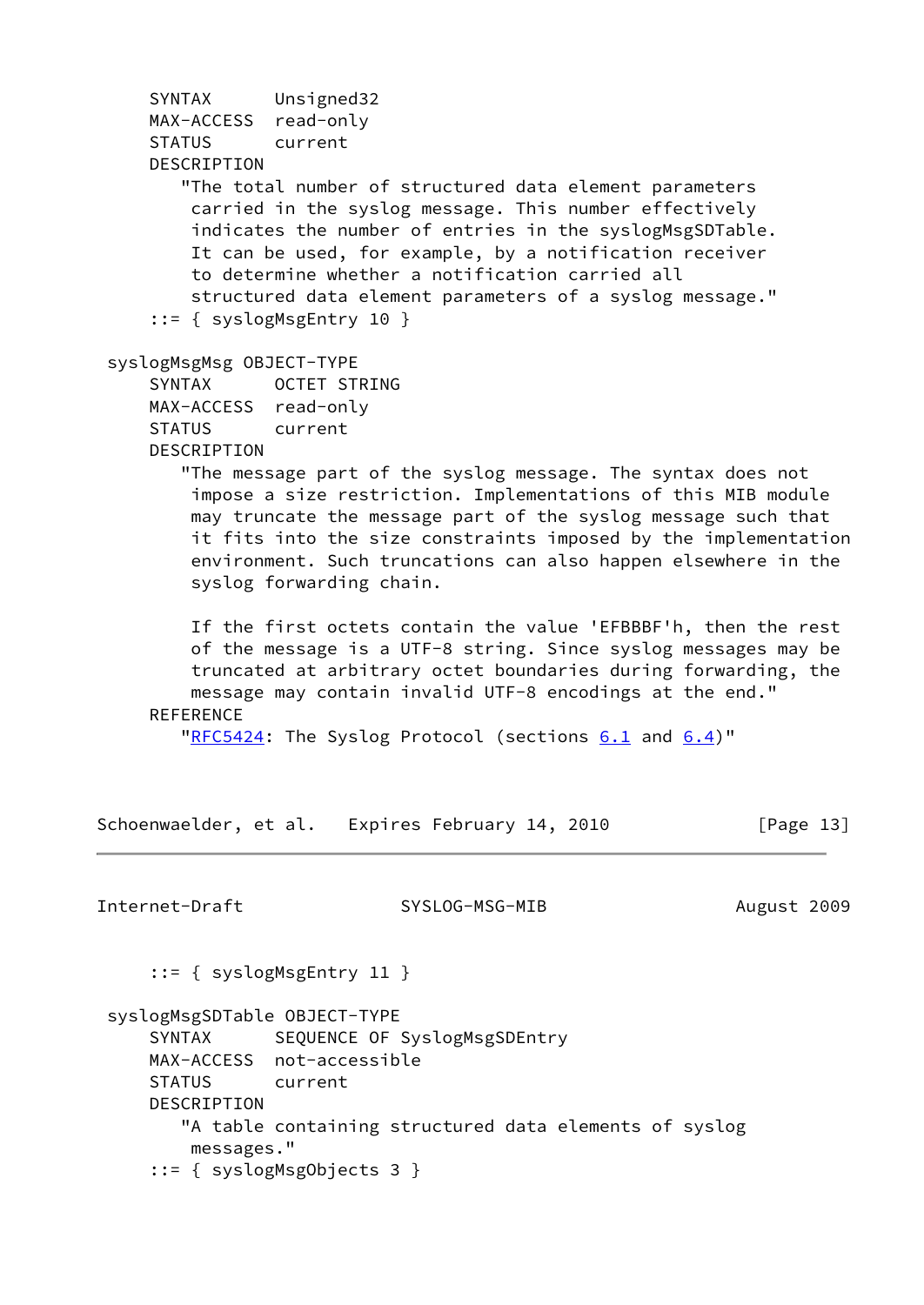```
 syslogMsgSDEntry OBJECT-TYPE
    SYNTAX SyslogMsgSDEntry
     MAX-ACCESS not-accessible
     STATUS current
     DESCRIPTION
       "An entry of the syslogMsgSDTable."
     INDEX { syslogMsgIndex, syslogMsgSDParamIndex,
             syslogMsgSDID, syslogMsgSDParamName }
     ::= { syslogMsgSDTable 1 }
 SyslogMsgSDEntry ::= SEQUENCE {
     syslogMsgSDParamIndex Unsigned32,
    syslogMsgSDID DisplayString,
     syslogMsgSDParamName DisplayString,
     syslogMsgSDParamValue SyslogParamValueString
 }
 syslogMsgSDParamIndex OBJECT-TYPE
     SYNTAX Unsigned32 (1..4294967295)
     MAX-ACCESS not-accessible
     STATUS current
     DESCRIPTION
        "This object indexes the structured data element parameters
         contained in a SYSLOG message. The first structured data
         element parameter has the index value 1 and subsequent
         parameters are indexed by incrementing the index of the
         previous parameter. The index increases across structured
         data element boundaries so that the value reflects the
         position of a structured data element parameter in a
         SYSLOG message."
     REFERENCE
        "RFC5424: The Syslog Protocol (section 6.3.3)"
     ::= { syslogMsgSDEntry 1 }
 syslogMsgSDID OBJECT-TYPE
    SYNTAX DisplayString (SIZE (1..32))
     MAX-ACCESS not-accessible
Schoenwaelder, et al. Expires February 14, 2010 [Page 14]
Internet-Draft SYSLOG-MSG-MIB August 2009
     STATUS current
     DESCRIPTION
```
 "The name (SD-ID) of a structured data element. The SYSLOG protocol specification constrains this string to printable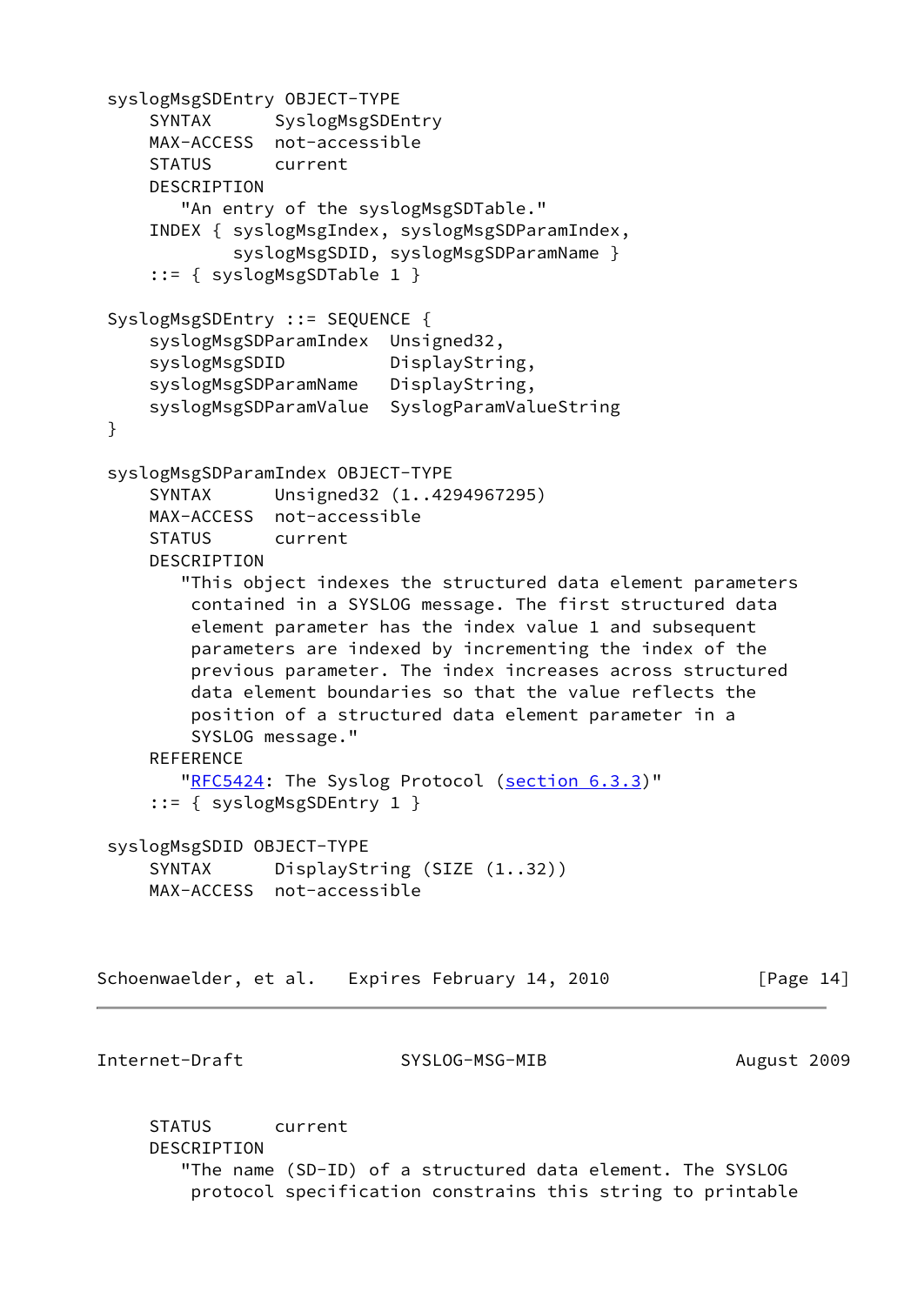```
 US-ASCII code points."
   REFERENCE
        "RFC5424: The Syslog Protocol (section 6.3.2)"
     ::= { syslogMsgSDEntry 2 }
 syslogMsgSDParamName OBJECT-TYPE
    SYNTAX DisplayString (SIZE (1..32))
    MAX-ACCESS not-accessible
    STATUS current
   DESCRIPTION
        "The name of a parameter of the structured data element. The
         SYSLOG protocol specification constrains this string to
         printable US-ASCII code points."
   REFERENCE
       "RFC5424: The Syslog Protocol (section 6.3.3)"
     ::= { syslogMsgSDEntry 3 }
 syslogMsgSDParamValue OBJECT-TYPE
     SYNTAX SyslogParamValueString
    MAX-ACCESS read-only
    STATUS current
    DESCRIPTION
        "The value of the parameter of a syslog message identified by
         the index of this table. The value is stored in the unescaped
         format."
     REFERENCE
       "RFC5424: The Syslog Protocol (section 6.3.3)"
     ::= { syslogMsgSDEntry 4 }
 -- notification definitions
 syslogMsgNotification NOTIFICATION-TYPE
    OBJECTS { syslogMsgFacility, syslogMsgSeverity,
                   syslogMsgVersion, syslogMsgTimeStamp,
                   syslogMsgHostName, syslogMsgAppName,
                   syslogMsgProcID, syslogMsgMsgID,
                  syslogMsgSDParams, syslogMsgMsg }
     STATUS current
     DESCRIPTION
        "The syslogMsgNotification is generated when a new syslog
         message is received and the value of
         syslogMsgGenerateNotifications is true.
         Implementations may add syslogMsgSDParamValue objects as long
```
Schoenwaelder, et al. Expires February 14, 2010 [Page 15]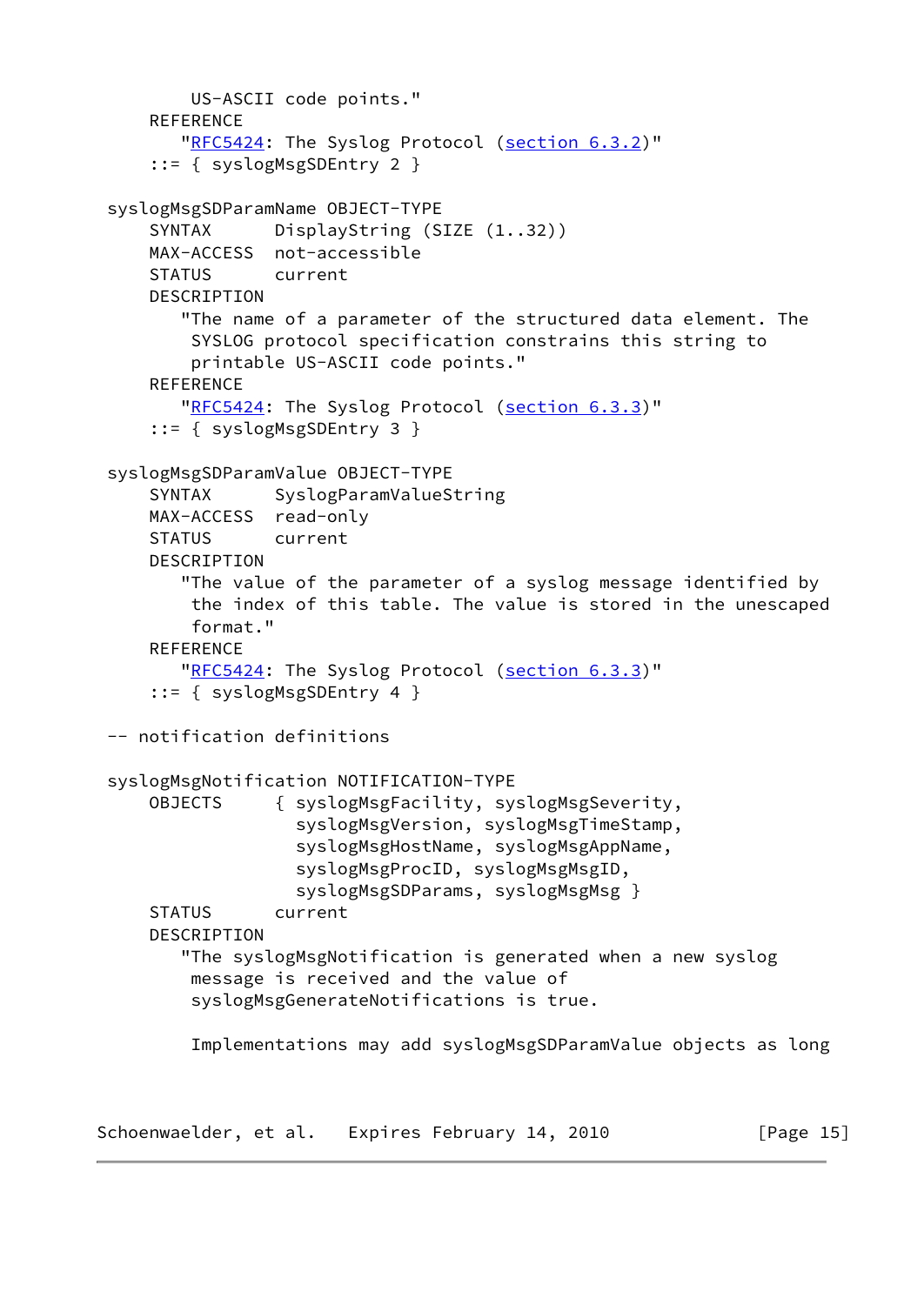Internet-Draft SYSLOG-MSG-MIB August 2009

```
 as the resulting notification fits into the size constraints
         imposed by the implementation environment and the notification
         message size constraints imposed by maxMessageSize [RFC3412]
         and SNMP transport mappings."
     ::= { syslogMsgNotifications 1 }
 -- conformance statements
syslogMsgGroups 0BJECT IDENTIFIER ::= { syslogMsgConformance 1 }
syslogMsgCompliances OBJECT IDENTIFIER ::= { syslogMsgConformance 2 }
 syslogMsgFullCompliance MODULE-COMPLIANCE
     STATUS current
     DESCRIPTION
        "The compliance statement for implementations of the
         SYSLOG-MSG-MIB."
    MODULE -- this module
     MANDATORY-GROUPS {
         syslogMsgGroup,
         syslogMsgSDGroup,
         syslogMsgControlGroup,
         syslogMsgNotificationGroup
     }
     ::= { syslogMsgCompliances 1 }
 syslogMsgReadOnlyCompliance MODULE-COMPLIANCE
     STATUS current
     DESCRIPTION
        "The compliance statement for implementations of the
         SYSLOG-MSG-MIB that do not support read-write access."
    MODULE -- this module
     MANDATORY-GROUPS {
         syslogMsgGroup,
         syslogMsgSDGroup,
         syslogMsgControlGroup,
         syslogMsgNotificationGroup
     }
     OBJECT syslogMsgTableMaxSize
        MIN-ACCESS read-only
        DESCRIPTION
           "Write access is not required."
     OBJECT syslogMsgEnableNotifications
        MIN-ACCESS read-only
        DESCRIPTION
           "Write access is not required."
     ::= { syslogMsgCompliances 2 }
```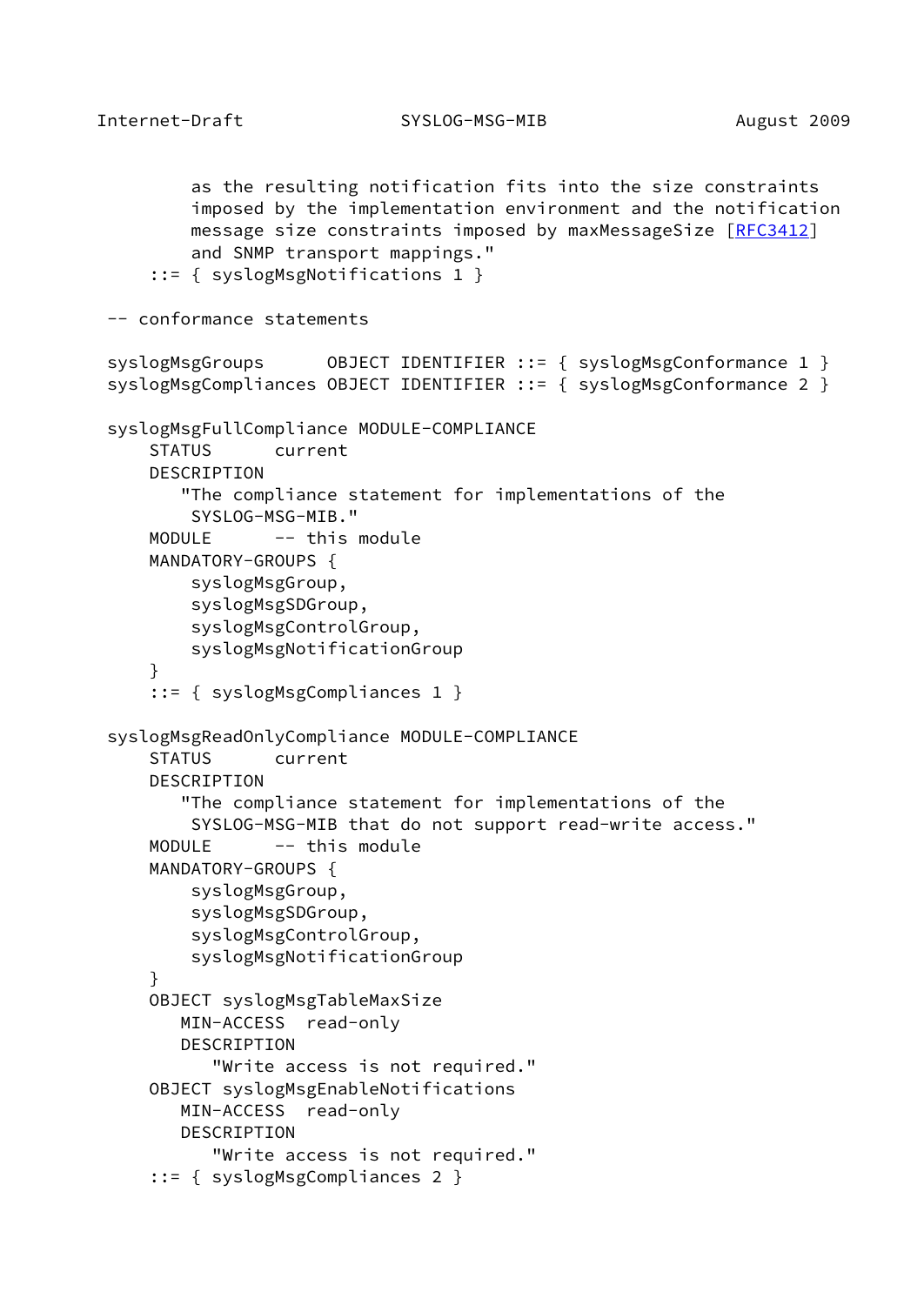```
Schoenwaelder, et al. Expires February 14, 2010 [Page 16]
Internet-Draft SYSLOG-MSG-MIB August 2009
     STATUS current
     DESCRIPTION
        "The compliance statement for implementations of the
         SYSLOG-MSG-MIB that do only generate notifications and not
         provide a table to allow read access to syslog message
         details."
    MODULE -- this module
     MANDATORY-GROUPS {
         syslogMsgGroup,
         syslogMsgSDGroup,
         syslogMsgNotificationGroup
     }
     OBJECT syslogMsgFacility
     MIN-ACCESS accessible-for-notify
     DESCRIPTION
         "Read access is not required."
    OBJECT syslogMsgSeverity
     MIN-ACCESS accessible-for-notify
     DESCRIPTION
        "Read access is not required."
     OBJECT syslogMsgVersion
     MIN-ACCESS accessible-for-notify
     DESCRIPTION
        "Read access is not required."
    OBJECT syslogMsgTimeStamp
     MIN-ACCESS accessible-for-notify
     DESCRIPTION
        "Read access is not required."
    OBJECT syslogMsgHostName
     MIN-ACCESS accessible-for-notify
     DESCRIPTION
        "Read access is not required."
     OBJECT syslogMsgAppName
     MIN-ACCESS accessible-for-notify
     DESCRIPTION
        "Read access is not required."
     OBJECT syslogMsgProcID
     MIN-ACCESS accessible-for-notify
     DESCRIPTION
        "Read access is not required."
```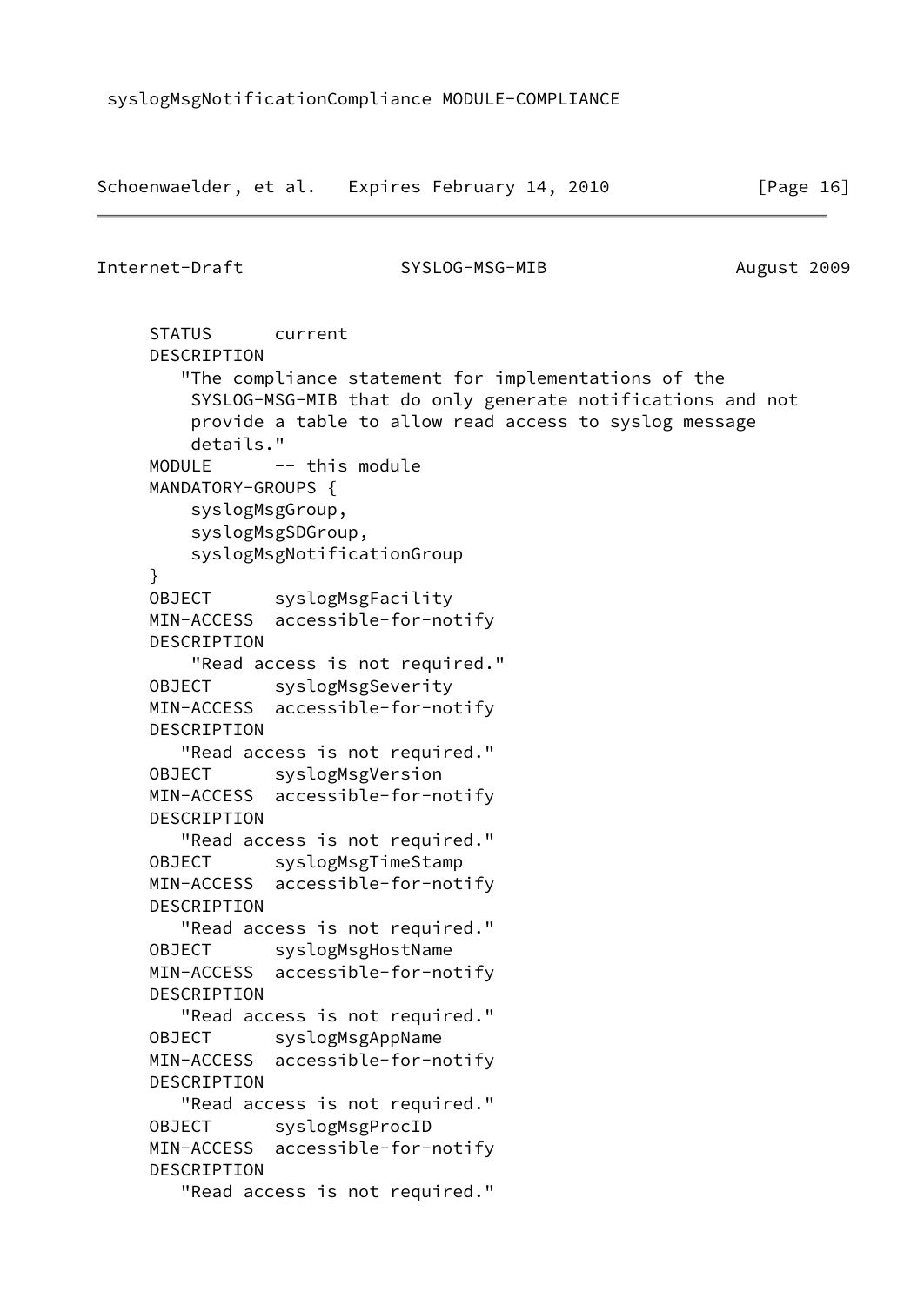OBJECT syslogMsgMsgID MIN-ACCESS accessible-for-notify DESCRIPTION "Read access is not required." OBJECT syslogMsgSDParams MIN-ACCESS accessible-for-notify DESCRIPTION "Read access is not required."

Schoenwaelder, et al. Expires February 14, 2010 [Page 17]

Internet-Draft SYSLOG-MSG-MIB August 2009 OBJECT syslogMsgMsg MIN-ACCESS accessible-for-notify DESCRIPTION "Read access is not required." OBJECT syslogMsgSDParamValue MIN-ACCESS accessible-for-notify DESCRIPTION "Read access is not required." ::= { syslogMsgCompliances 3 } syslogMsgNotificationGroup NOTIFICATION-GROUP NOTIFICATIONS { syslogMsgNotification } STATUS current DESCRIPTION "The notifications emitted by this MIB module." ::= { syslogMsgGroups 1 } syslogMsgGroup OBJECT-GROUP OBJECTS { -- syslogMsgIndex, syslogMsgFacility, syslogMsgSeverity, syslogMsgVersion, syslogMsgTimeStamp, syslogMsgHostName, syslogMsgAppName, syslogMsgProcID, syslogMsgMsgID, syslogMsgSDParams, syslogMsgMsg }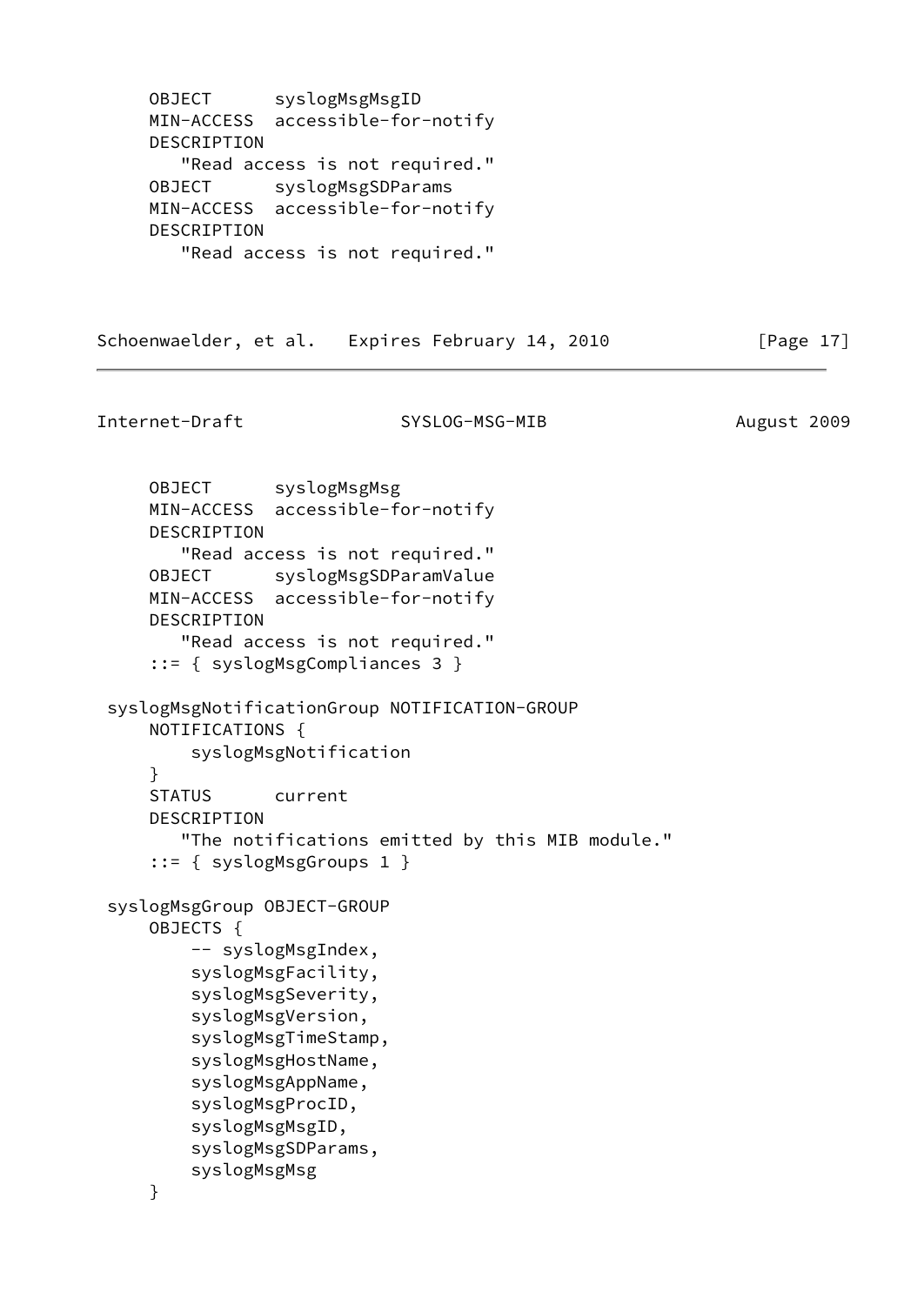```
 STATUS current
     DESCRIPTION
        "A collection of objects representing a syslog message
         excluding structured data elements."
      ::= { syslogMsgGroups 2 }
  syslogMsgSDGroup OBJECT-GROUP
     OBJECTS {
        -- syslogMsgSDParamIndex,
        -- syslogMsgSDID,
        -- syslogMsgSDParamName,
         syslogMsgSDParamValue
      }
     STATUS current
     DESCRIPTION
Schoenwaelder, et al. Expires February 14, 2010 [Page 18]
Internet-Draft SYSLOG-MSG-MIB August 2009
        "A collection of objects representing the structured data
         elements of a syslog message."
      ::= { syslogMsgGroups 3 }
  syslogMsgControlGroup OBJECT-GROUP
     OBJECTS {
         syslogMsgTableMaxSize,
         syslogMsgEnableNotifications
      }
     STATUS current
     DESCRIPTION
         "A collection of control objects to control the size of the
         syslogMsgTable and to enable / disable notifications."
      ::= { syslogMsgGroups 4 }
 END
8. Usage Example
   The following example shows a valid syslog message including
```
<span id="page-20-0"></span> structured data. The otherwise-unprintable Unicode BOM is represented as "BOM" in the example.

 <165>1 2003-10-11T22:14:15.003Z mymachine.example.com evntslog - ID47 [exampleSDID@32473 iut="3" eventSource="Application"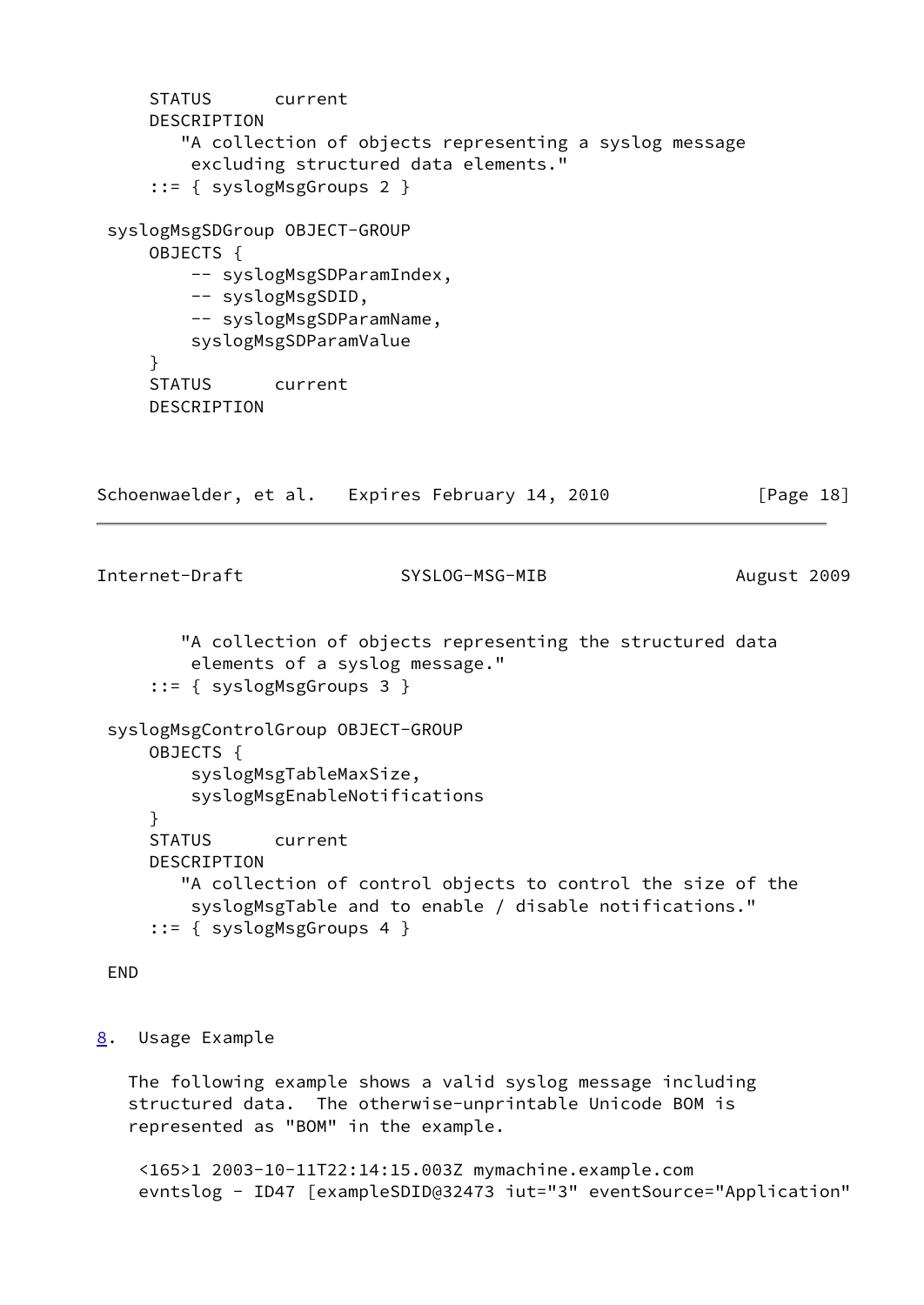eventID="1011"] BOMAn application event log entry...

 This syslog message leads to the following entries in the syslogMsgTable and the syslogMsgSDTable (note that string indexes are written as strings for readability reasons):

```
 syslogMsgIndex.1 = 1
 syslogMsgFacility.1 = 20
 syslogMsgSeverity.1 = 5
 syslogMsgVersion.1 = 1
 syslogMsgTimeStamp.1 = 2003-10-11,22:14:15.003,+0:0
 syslogMsgHostName.1 = "mymachine.example.com"
 syslogMsgAppName.1 = "evntslog"
 syslogMsgProcID.1 = "-"
 syslogMsgMsgID.1 = "ID47"
 syslogMsgMsg.1 = "BOMAn application event log entry..."
 syslogMsgSDParamValue.1.1."exampleSDID@32473"."iut"
    = "3"
 syslogMsgSDParamValue.1.2."exampleSDID@32473"."eventSource"
     = "Application"
 syslogMsgSDParamValue.1.3."exampleSDID@32473"."eventID"
    = "1011"
```
Schoenwaelder, et al. Expires February 14, 2010 [Page 19]

<span id="page-21-1"></span>Internet-Draft SYSLOG-MSG-MIB August 2009

## <span id="page-21-0"></span>[9](#page-21-0). IANA Considerations

 The IANA is requested to assign a value for "XXX" under the 'mib-2' subtree and to record the assignment in the SMI Numbers registry. When the assignment has been made, the RFC Editor is asked to replace "XXX" (here and in the MIB module) with the assigned value.

#### <span id="page-21-2"></span>[10.](#page-21-2) Security Considerations

 There are a number of management objects defined in this MIB module with a MAX-ACCESS clause of read-write and/or read-create. Such objects may be considered sensitive or vulnerable in some network environments. The support for SET operations in a non-secure environment without proper protection can have a negative effect on network operations. These are the tables and objects and their sensitivity/vulnerability:

o syslogMsgTableMaxSize: This object controls how many entries are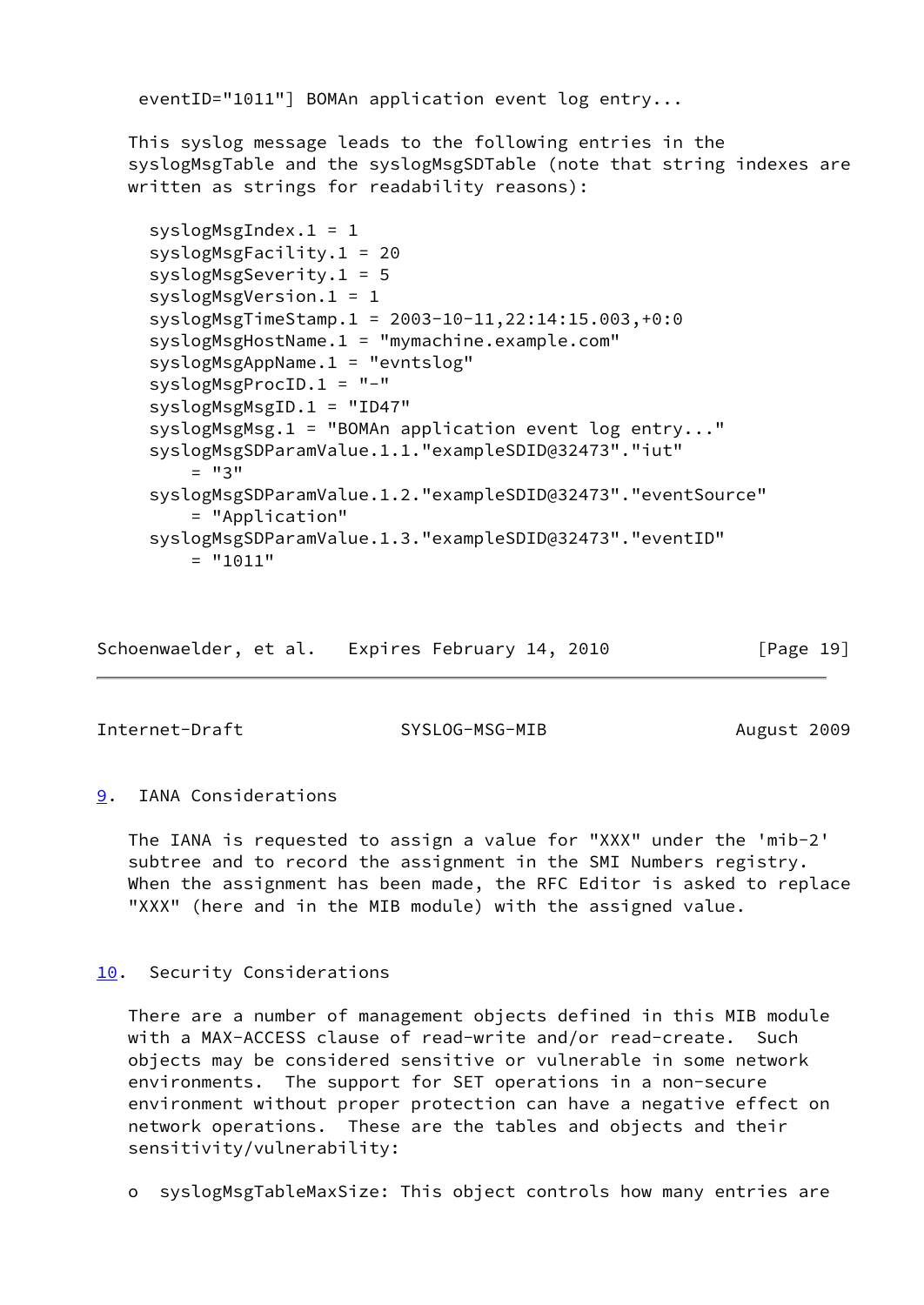kept in the syslogMsgTable. Unauthorized modifications may either cause increased memory consumption (by setting this object to a large value) or turn off the capability to retrieve notifications using GET class operations (by setting this object to zero). This might be used to hide traces of an attack.

 o syslogMsgEnableNotifications: This object enables notifications. Unauthorized modifications to disable notification generation can be used to hide an attack by preventing management applications that use SNMP from receiving real-time notifications about events carried in syslog messages. Unauthorized modifications to enable notification generation may be used as part of a denial of service attack against a network management system if for example the SYSLOG-to-SNMP translator accepts unauthorized syslog messages.

 Some of the readable objects in this MIB module (i.e., objects with a MAX-ACCESS other than not-accessible) may be considered sensitive or vulnerable in some network environments. It is thus important to control even GET and/or NOTIFY access to these objects and possibly to even encrypt the values of these objects when sending them over the network via SNMP. These are the tables and objects and their sensitivity/vulnerability:

 o syslogMsgTableMaxSize, syslogMsgEnableNotifications: These objects provide information whether SYSLOG messages are forwarded as SNMP notifications and how many messages will be maintained in the syslogMsgTable. This information might be exploited by an attacker in order to plan actions with the goal of hiding attack activities.

Schoenwaelder, et al. Expires February 14, 2010 [Page 20]

<span id="page-22-0"></span>Internet-Draft SYSLOG-MSG-MIB August 2009

 o syslogMsgFacility, syslogMsgSeverity, syslogMsgVersion, syslogMsgTimeStamp, syslogMsgHostName, syslogMsgAppName, syslogMsgProcID, syslogMsgMsgID, syslogMsgSDParams, syslogMsgMsg, syslogMsgSDParamValue: These objects carry the content of syslog messags and the syslog message oriented security considerations of [[RFC5424\]](https://datatracker.ietf.org/doc/pdf/rfc5424) apply. In particular, an attacker who gains access to SYSLOG messages via SNMP may use the knowledge gained from SYSLOG messages to compromise a machine or do other damage. It is therefore desirable to configure SNMP access control rules enforcing a consistent security policy for SYSLOG messages.

SNMP versions prior to SNMPv3 did not include adequate security.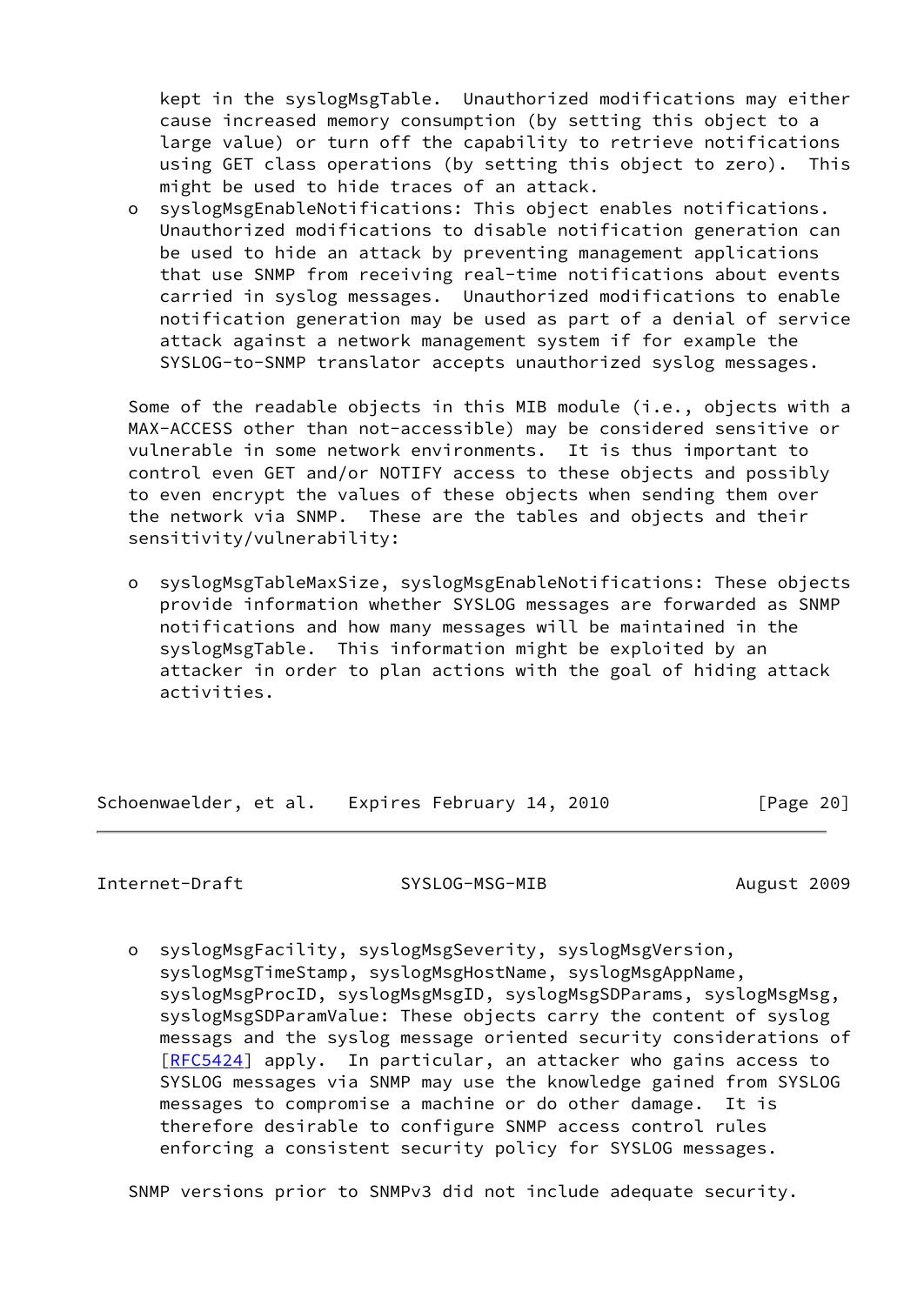Even if the network itself is secure (for example by using IPsec), even then, there is no control as to who on the secure network is allowed to access and GET/SET (read/change/create/delete) the objects in this MIB module.

 It is RECOMMENDED that implementers consider the security features as provided by the SNMPv3 framework (see [\[RFC3410\], section](https://datatracker.ietf.org/doc/pdf/rfc3410#section-8) 8), including full support for the SNMPv3 cryptographic mechanisms (for authentication and privacy).

 Further, deployment of SNMP versions prior to SNMPv3 is NOT RECOMMENDED. Instead, it is RECOMMENDED to deploy SNMPv3 and to enable cryptographic security. It is then a customer/operator responsibility to ensure that the SNMP entity giving access to an instance of this MIB module is properly configured to give access to the objects only to those principals (users) that have legitimate rights to indeed GET or SET (change/create/delete) them.

 Using the security features of the SNMPv3 framework secures the transport of SYSLOG data via SNMP only. It is therefore RECOMMENDED that deployments use SYSLOG security mechanisms in order to prevent attackers from adding malicious SYSLOG data to the MIB tables.

## <span id="page-23-0"></span>[11.](#page-23-0) Acknowledgments

 The editors wish to thank the following individuals for providing helpful comments on various versions of this document: Martin Bjorklund, Washam Fan, Rainer Gerhards, Wes Hardacker, David Harrington, Tom Petch, Juergen Quittek, Dan Romascanu, and Bert Wijnen.

<span id="page-23-1"></span>[12.](#page-23-1) References

|  | Schoenwaelder, et al. Expires February 14, 2010 | [Page 21] |
|--|-------------------------------------------------|-----------|
|--|-------------------------------------------------|-----------|

<span id="page-23-2"></span>Internet-Draft SYSLOG-MSG-MIB August 2009

#### <span id="page-23-3"></span>[12.1](#page-23-3). Normative References

<span id="page-23-4"></span> [I-D.ietf-opsawg-syslog-snmp] Marinov, V. and J. Schoenwaelder, "Mapping Simple Network Management Protocol (SNMP) Notifications to SYSLOG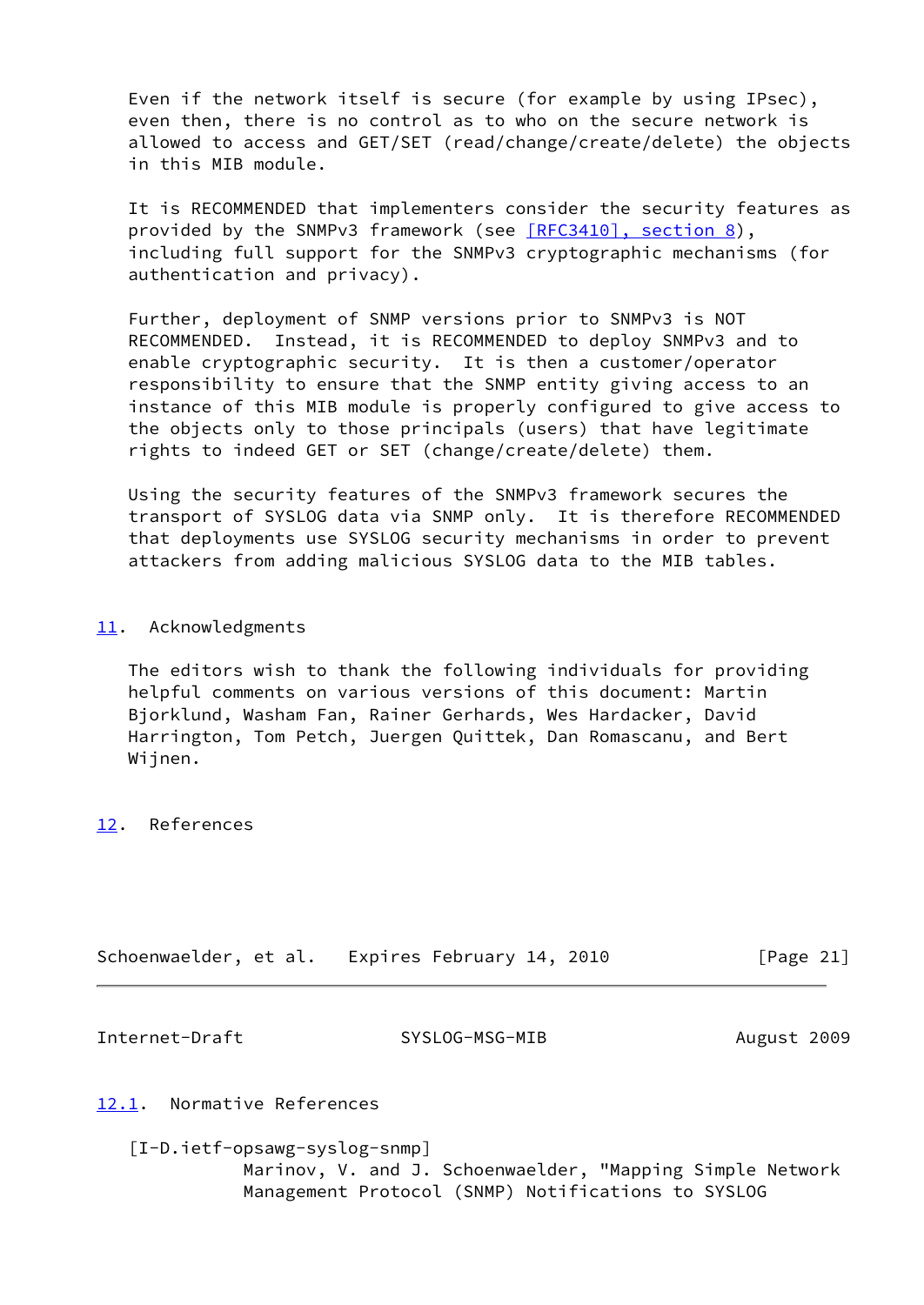Messages", Internet Draft (work in progress), March 2009.

- [RFC2119] Bradner, S., "Key words for use in RFCs to Indicate Requirement Levels", [BCP 14](https://datatracker.ietf.org/doc/pdf/bcp14), [RFC 2119](https://datatracker.ietf.org/doc/pdf/rfc2119), March 1997.
- [RFC2578] McCloghrie, K., Perkins, D., and J. Schoenwaelder, "Structure of Management Information Version 2 (SMIv2)", [RFC 2578,](https://datatracker.ietf.org/doc/pdf/rfc2578) STD 58, April 1999.
- [RFC2579] McCloghrie, K., Perkins, D., and J. Schoenwaelder, "Textual Conventions for SMIv2", [RFC 2579,](https://datatracker.ietf.org/doc/pdf/rfc2579) STD 58, April 1999.
- [RFC2580] McCloghrie, K., Perkins, D., and J. Schoenwaelder, "Conformance Statements for SMIv2", [RFC 2580,](https://datatracker.ietf.org/doc/pdf/rfc2580) STD 58, April 1999.
- [RFC3411] Harrington, D., Presuhn, R., and B. Wijnen, "An Architecture for Describing Simple Network Management Protocol (SNMP) Management Frameworks", STD 62, [RFC 3411,](https://datatracker.ietf.org/doc/pdf/rfc3411) December 2002.
- [RFC3412] Case, J., Harrington, D., Presuhn, R., and B. Wijnen, "Message Processing and Dispatching for the Simple Network Management Protocol (SNMP)", STD 62, [RFC 3412](https://datatracker.ietf.org/doc/pdf/rfc3412), December 2002.
- [RFC3629] Yergeau, F., "UTF-8, a transformation format of ISO 10646", STD 63, [RFC 3629,](https://datatracker.ietf.org/doc/pdf/rfc3629) November 2003.
- [RFC5424] Gerhards, R., "The Syslog Protocol", [RFC 5424](https://datatracker.ietf.org/doc/pdf/rfc5424), March 2009.
- [RFC5427] Keeni, G., "Textual Conventions for Syslog Management", [RFC 5427,](https://datatracker.ietf.org/doc/pdf/rfc5427) March 2009.

<span id="page-24-0"></span>[12.2](#page-24-0). Informative References

- [RFC3014] Kavasseri, R., Ed., "Notification Log MIB", [RFC 3014,](https://datatracker.ietf.org/doc/pdf/rfc3014) November 2002.
- [RFC3410] Case, J., Mundy, R., Partain, D., and B. Stewart, "Introduction and Applicability Statements for Internet- Standard Management Framework", [RFC 3410,](https://datatracker.ietf.org/doc/pdf/rfc3410) December 2002.

Schoenwaelder, et al. Expires February 14, 2010 [Page 22]

<span id="page-24-1"></span>Internet-Draft SYSLOG-MSG-MIB August 2009